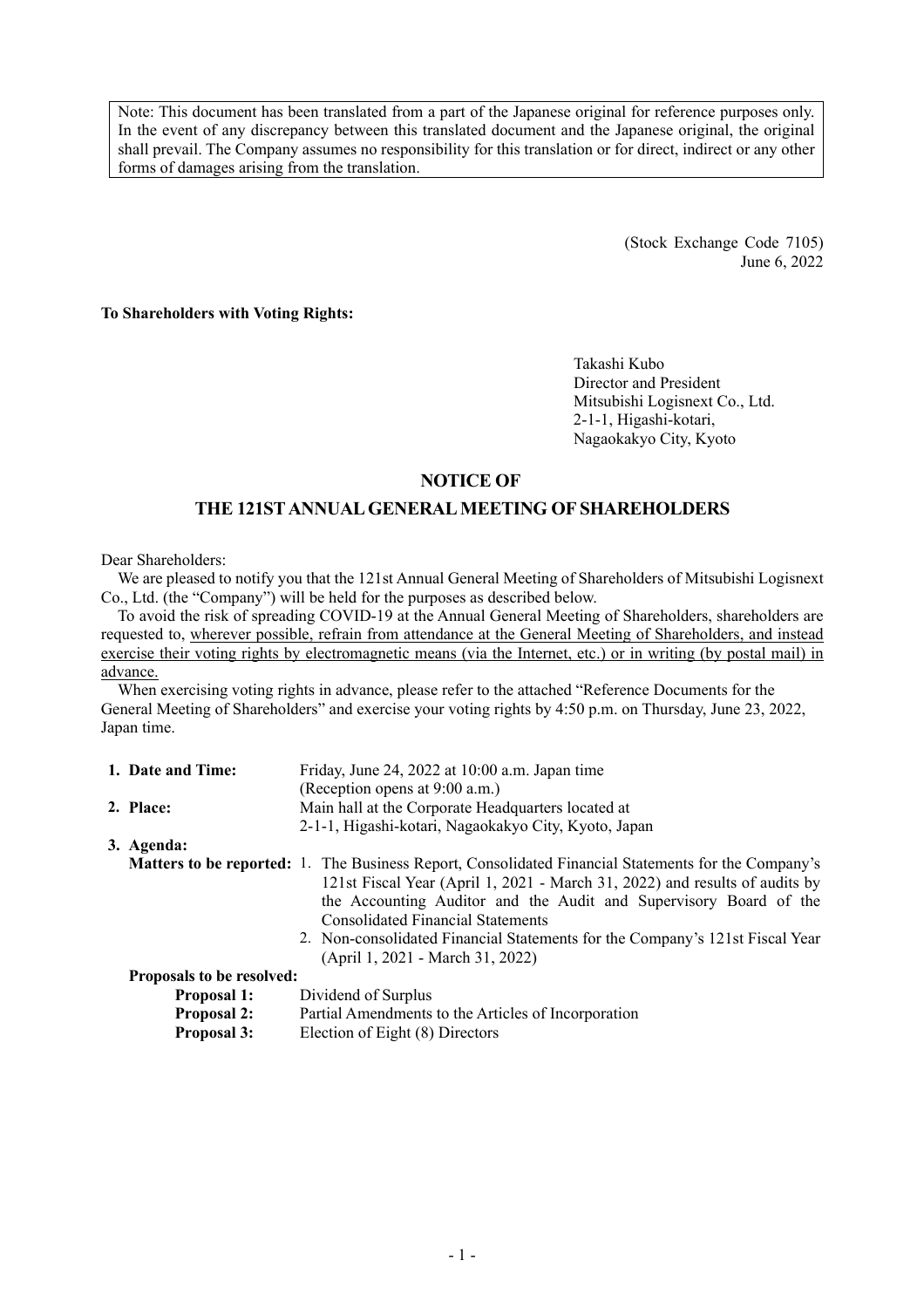- When attending the meeting, please submit the enclosed Voting Rights Exercise Form at the reception desk.
- Of the documents to be attached to this Notice, "Notes to the Consolidated Financial Statements" of the Consolidated Financial Statements and "Notes to the Non-consolidated Financial Statements" of the Non-consolidated Financial Statements are posted on the Company's website (https://www.logisnext.com/) in accordance with provisions of laws and regulations as well as the Company's Articles of Incorporation and therefore are not included in the documents attached to this Notice.

The Consolidated Financial Statements and Non-consolidated Financial Statements that were audited by the Audit and Supervisory Board Members and the Accounting Auditor include the "Notes to the Consolidated Financial Statements" and "Notes to the Non-consolidated Financial Statements" mentioned above, in addition to the documents attached to this Notice.

- Should the Reference Documents for the General Meeting of Shareholders, Business Report, Consolidated Financial Statements and Non-consolidated Financial Statements require revisions, the revised versions will be posted on the Company's website (https://www.logisnext.com/).
- If you wish to make a diverse exercise of your voting rights, please notify the Company of your intention and the reason therefor not later than three (3) days before the Annual General Meeting of Shareholders.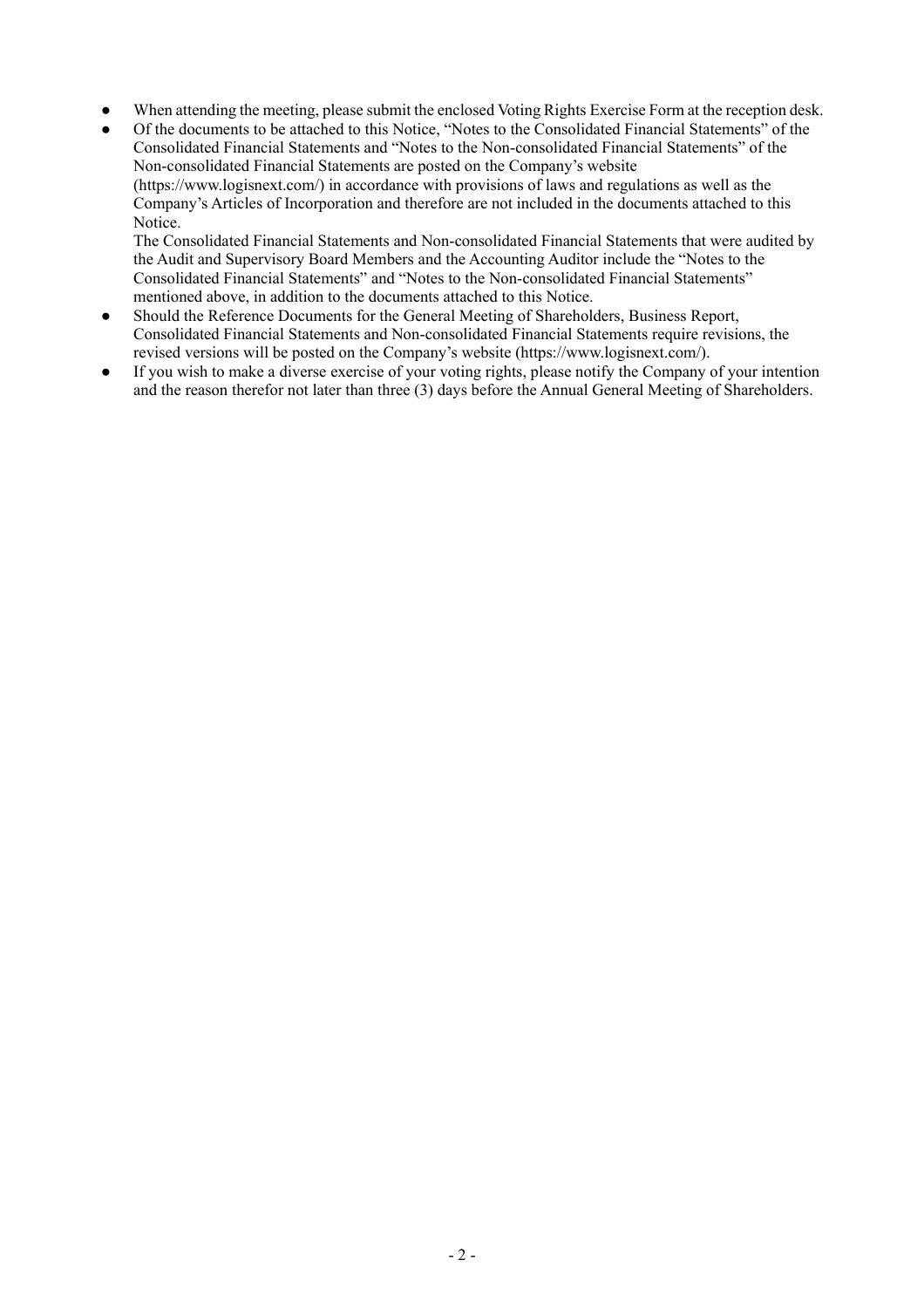## **Guide to Exercising Voting Rights**

Voting rights at the General Meeting of Shareholders are important rights of shareholders.

Please refer to the attached "Reference Documents for the General Meeting of Shareholders" and exercise your voting rights.

You can exercise your voting rights by one of the following three methods.

- Exercise voting rights via the Internet, etc. Please follow the instructions on the next page to indicate your vote for or against the proposals. **Deadline: Thursday, June 23, 2022 at 4:50 p.m., Japan time (Your votes must be entered by the deadline above.)**
- Exercise voting rights in writing (by postal mail) Please indicate your vote for or against the proposals on the enclosed Voting Rights Exercise Form and return it by post without attaching a postage stamp. **Deadline: Thursday, June 23, 2022 at 4:50 p.m., Japan time (Your mail must arrive by the deadline above.)**
- Attend the General Meeting of Shareholders Please submit the enclosed Voting Rights Exercise Form at the reception desk. **Date and Time: Friday, June 24, 2022 at 10 a.m. (Reception opens at 9 a.m.)**

Institutional investors may use the electronic voting platform for institutional investors, operated by ICJ, Inc.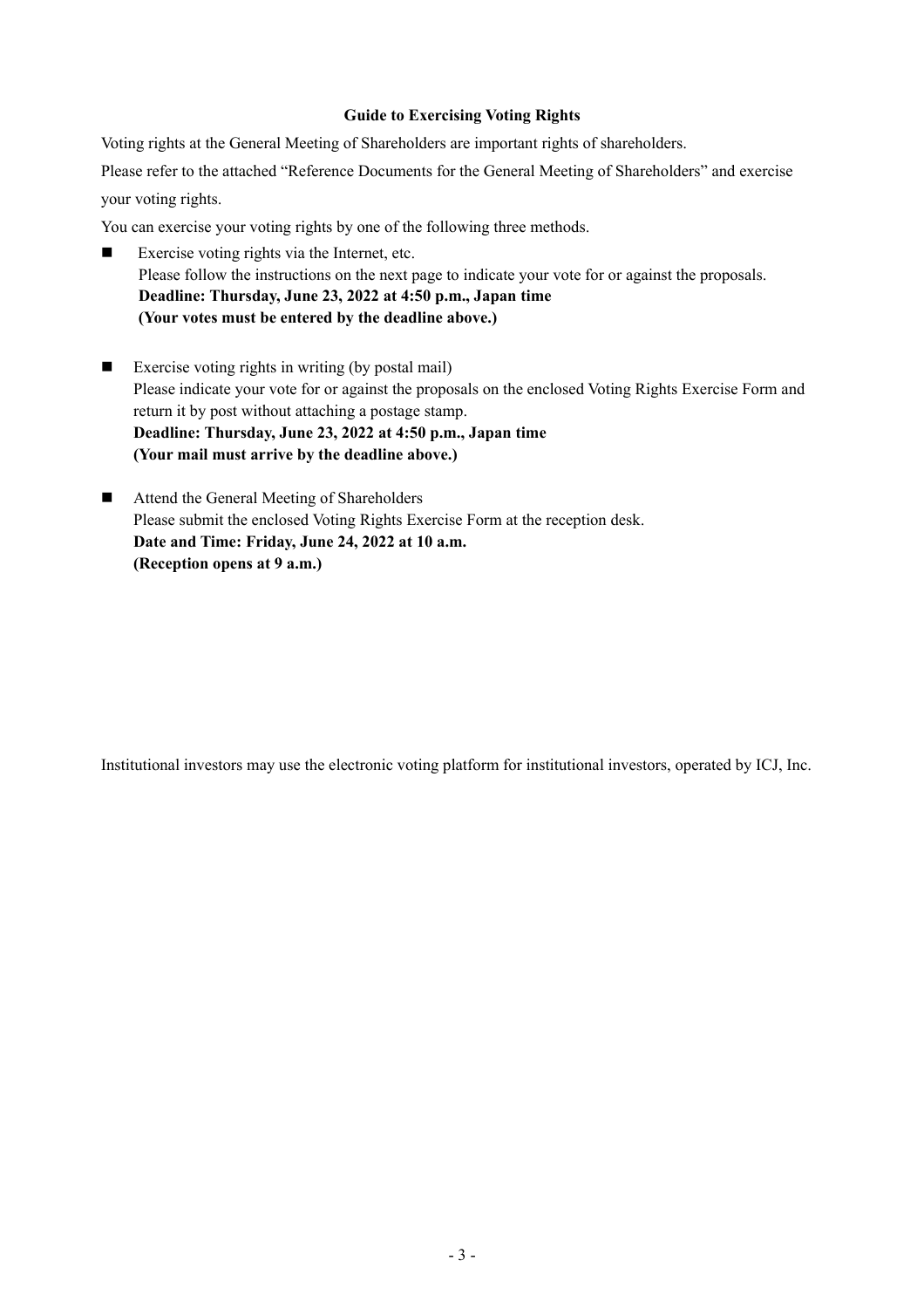# **Reference Documents for the General Meeting of Shareholders**

**Proposal 1:** Dividend of Surplus

The basic policy of the Company's dividend policy, etc. is to maintain stable profit returns, while securing internal reserves appropriately in preparation for future growth.

For the fiscal year ended March 31, 2022, it is proposed that year-end dividends be distributed as follows, in light of the performance for the fiscal year and business development going forward.

1. Type of Dividends

Cash

2. Allotment of dividend assets to shareholders and total amount of dividends Common stock of the Company: 8 yen per share

Total amount: 853,118,376 yen

3. Date that the dividend of surplus becomes effective June 27, 2022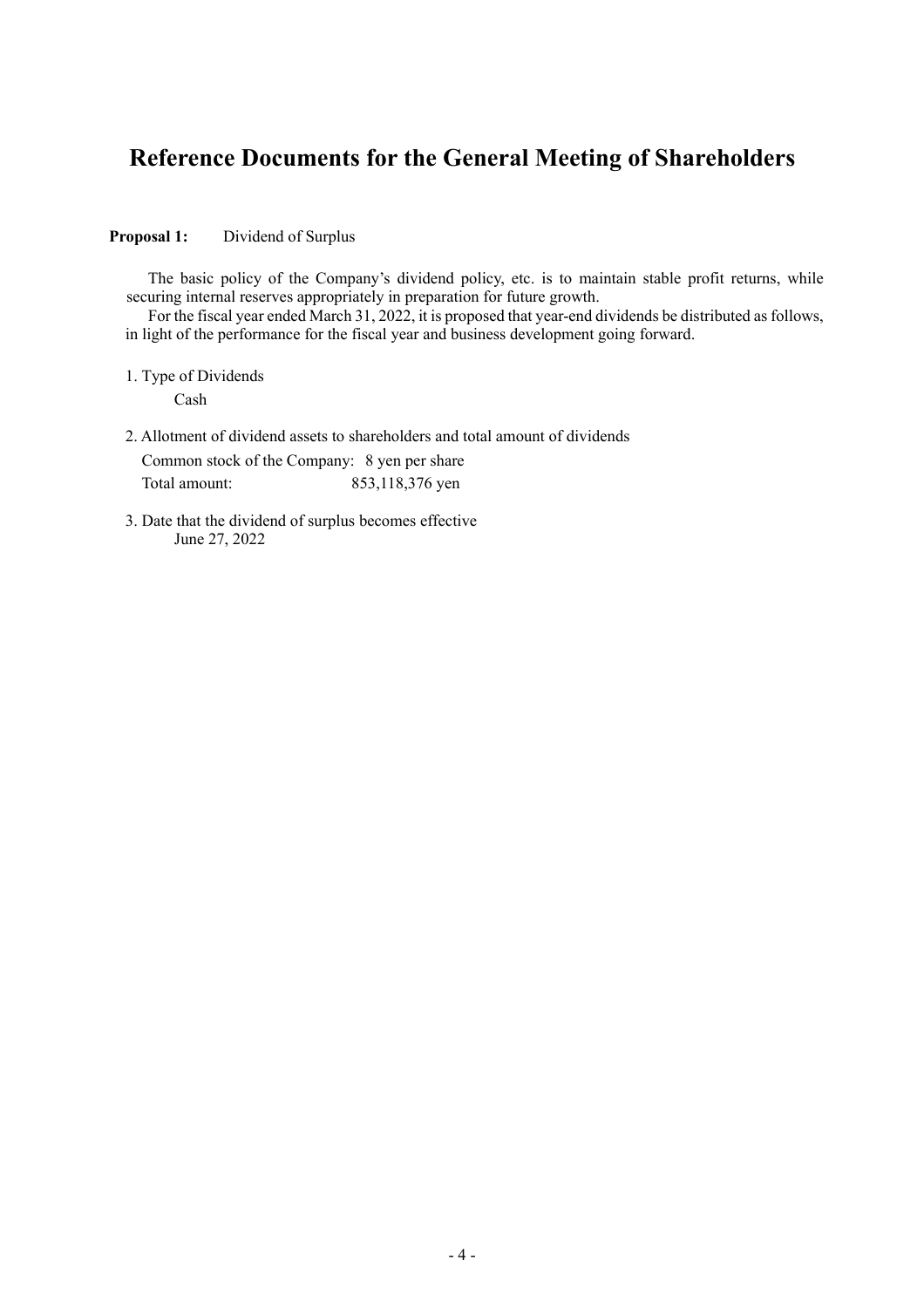#### **Proposal 2:** Partial Amendments to the Articles of Incorporation

#### 1. Reasons for amendments

 The system of electronic provision of materials for General Meetings of Shareholders stipulated in the proviso of Article 1 of the supplementary provisions of the "Act Partially Amending the Companies Act" (Act No. 70 of 2019) will go into effect on September 1, 2022. Accordingly, new provisions will be established to enable the electronic provision of information contained in the reference documents for the General Meeting of Shareholders, etc. and the limitation of the scope of matters to be included in the paper copy to be sent to shareholders who have requested it.

 The current provision related to the Internet disclosure and deemed provision of the reference documents for the General Meeting of Shareholders, etc. will become unnecessary and will therefore be deleted, and a supplementary provision concerning the enforcement date of these changes, etc. will be set forth.

#### 2. Details of amendments

The proposed amendments to the Articles of Incorporation are as follows:

|                                                                                                                                                                                                                                                                                                                                                                                                                                                                                                                                                                                                                                                                                     | (Amended parts are underlined.)                                                                                                                                                                                                                                                                                                                                                                                                                                                                                                                                                              |
|-------------------------------------------------------------------------------------------------------------------------------------------------------------------------------------------------------------------------------------------------------------------------------------------------------------------------------------------------------------------------------------------------------------------------------------------------------------------------------------------------------------------------------------------------------------------------------------------------------------------------------------------------------------------------------------|----------------------------------------------------------------------------------------------------------------------------------------------------------------------------------------------------------------------------------------------------------------------------------------------------------------------------------------------------------------------------------------------------------------------------------------------------------------------------------------------------------------------------------------------------------------------------------------------|
| <b>Current Articles of Incorporation</b>                                                                                                                                                                                                                                                                                                                                                                                                                                                                                                                                                                                                                                            | Proposed amendments                                                                                                                                                                                                                                                                                                                                                                                                                                                                                                                                                                          |
| (Internet Disclosure and Deemed Provision of<br>Reference Documents for the General Meeting of<br>Shareholders, Etc.)<br>Article 17 The Company may, when convening a<br>General Meeting of Shareholders, deem that it<br>has provided information to shareholders<br>pertaining to matters to be described or<br>indicated in the reference documents for the<br>General Meeting of Shareholders, business<br>report, non-consolidated financial statements,<br>and consolidated financial statements, by<br>disclosing such information through the Internet<br>in accordance with the provisions provided in<br>the Ordinance of the Ministry of Justice.<br>(Newly established) | (Deleted)<br>(Measures for Electronic Provision, Etc.)<br>The Company shall, when convening a<br>Article 17<br>General Meeting of Shareholders, provide<br>information contained in the reference<br>documents for the General Meeting of<br>Shareholders, etc. electronically.<br>Among the matters to be provided<br>2.<br>electronically, the Company may choose not<br>to include all or part of the matters stipulated<br>in the Ordinance of the Ministry of Justice in<br>the paper copy to be sent to shareholders who<br>have requested it by the record date for voting<br>rights. |
|                                                                                                                                                                                                                                                                                                                                                                                                                                                                                                                                                                                                                                                                                     |                                                                                                                                                                                                                                                                                                                                                                                                                                                                                                                                                                                              |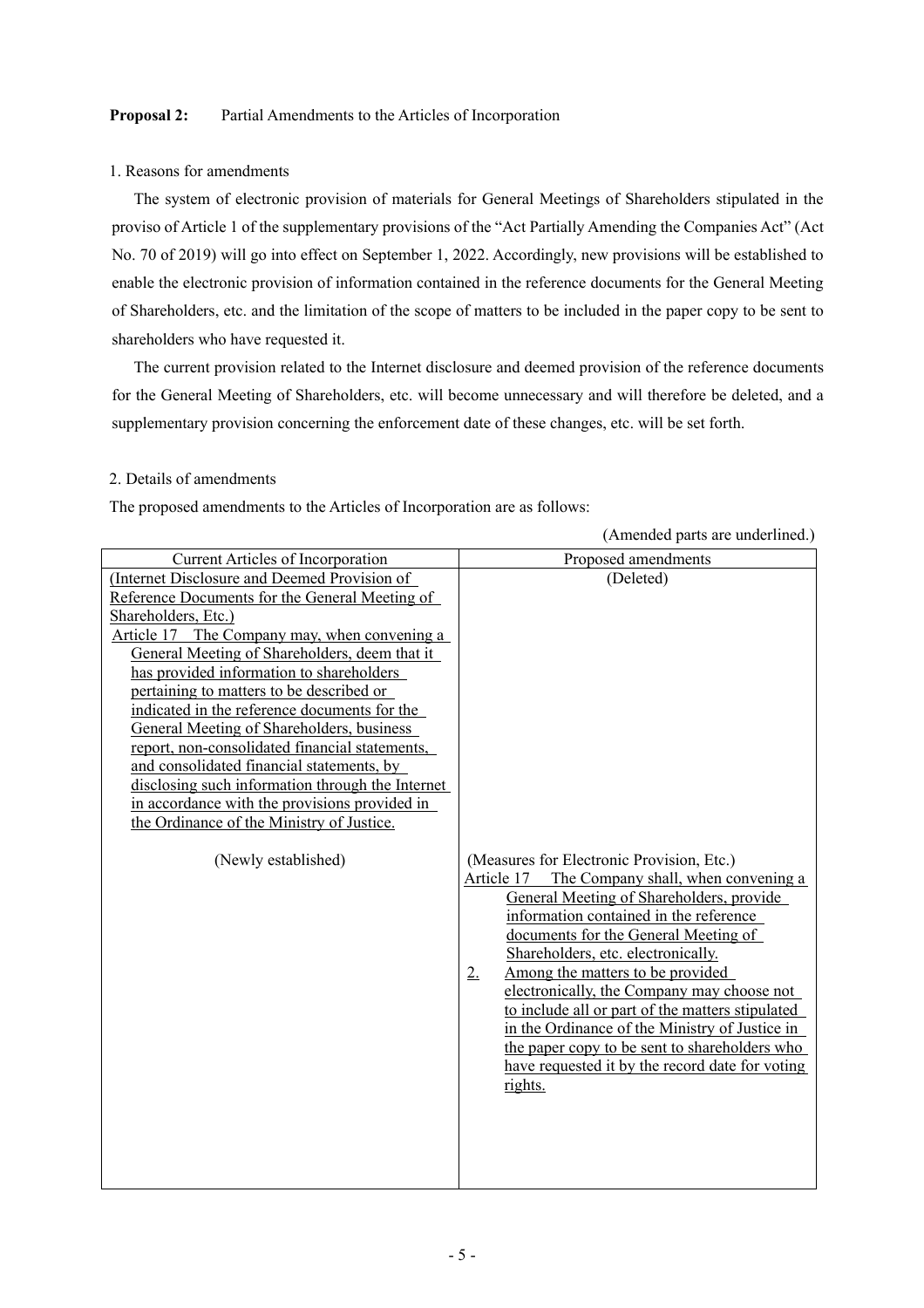| <b>Current Articles of Incorporation</b> | Proposed amendments                                                                                                                                                                                                                                                                                                                                                                                                                                                                                                                                                                                                                                                                                                                                                                                                                                                                                                                                                                                |
|------------------------------------------|----------------------------------------------------------------------------------------------------------------------------------------------------------------------------------------------------------------------------------------------------------------------------------------------------------------------------------------------------------------------------------------------------------------------------------------------------------------------------------------------------------------------------------------------------------------------------------------------------------------------------------------------------------------------------------------------------------------------------------------------------------------------------------------------------------------------------------------------------------------------------------------------------------------------------------------------------------------------------------------------------|
| (Newly established)                      | Supplementary provisions<br>Article 1<br>The deletion of Article 17 (Internet)<br>Disclosure and Deemed Provision of<br>Reference Documents for the General<br>Meeting of Shareholders, Etc.) of the Articles<br>of Incorporation and the establishment of the<br>new Article 17 (Measures for Electronic<br>Provision, Etc.) shall be effective from<br>September 1, 2022.<br>Notwithstanding the provisions of the<br>2.<br>preceding paragraph, Article 17 (Internet<br>Disclosure and Deemed Provision of Reference<br>Documents for the General Meeting of<br>Shareholders, Etc.) of the Articles of<br>Incorporation shall remain in force with respect<br>to a General Meeting of Shareholders to be<br>held on or before February 28, 2023.<br>These supplementary provisions shall be<br><u>3.</u><br>deleted on March 1, 2023 or after the lapse of<br>three months from the date of the General<br>Meeting of Shareholders set forth in the<br>preceding paragraph, whichever is later. |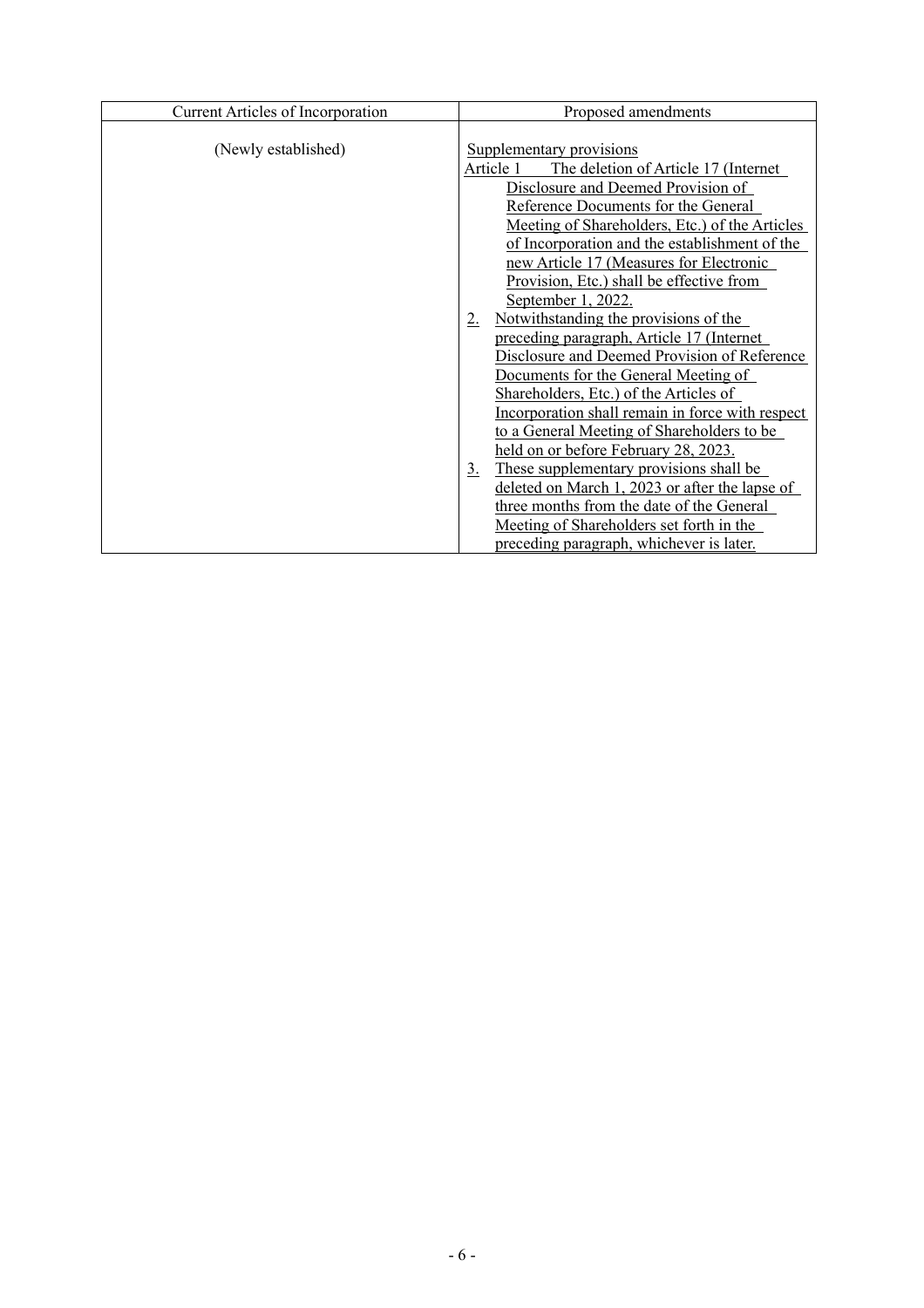## **Proposal 3:** Election of Eight (8) Directors

The terms of office of all eight (8) Directors will expire at the conclusion of this year's Annual General Meeting of Shareholders. Accordingly, the election of eight (8) Directors is proposed.

No. Name Name Positions and Responsibilities Significant concurrent positions 1 Reappointment Takashi Mikogami Representative Director and Chairman Executive Vice President, President and CEO, Logistics, Thermal & Drive Systems, Mitsubishi Heavy Industries, Ltd. 2 **Reappointment** Masayuki Suematsu Director Senior Vice President, Head of Business Strategy Office, Vice President, Logistics, Thermal & Drive Systems, Mitsubishi Heavy Industries, Ltd. 3 Reappointment Osamu Ando External Director Independent Director Director President, Shimadzu Access Corporation 4 Reappointment Kyoko Kobayashi External Director Independent Director Director Lawyer, Partner at Irokawa Legal Professional Corporation, External Audit and Supervisory Board Member, Kawakami Paint Manufacturing Co., Ltd. External Director, Nippon Pillar Packing Co., Ltd. 5 Newly appointed Masataka Shinya Senior Vice President CTO, Head of Engineering Headquarters In charge of Product Planning Office In charge of Information Systems Office 6 Newly appointed Yuichi Mano Senior Executive Officer Division Head, General Manager, Corporate Strategy and Planning Office 7 Newly appointed Takatoshi Uno Executive Officer CFO, Head of Corporate Finance and Accounting Headquarters 8 Newly appointed Fumio Kobayashi External Director Independent Director Senior Managing Director, Japan Material Flow Institute

The candidates are as follows: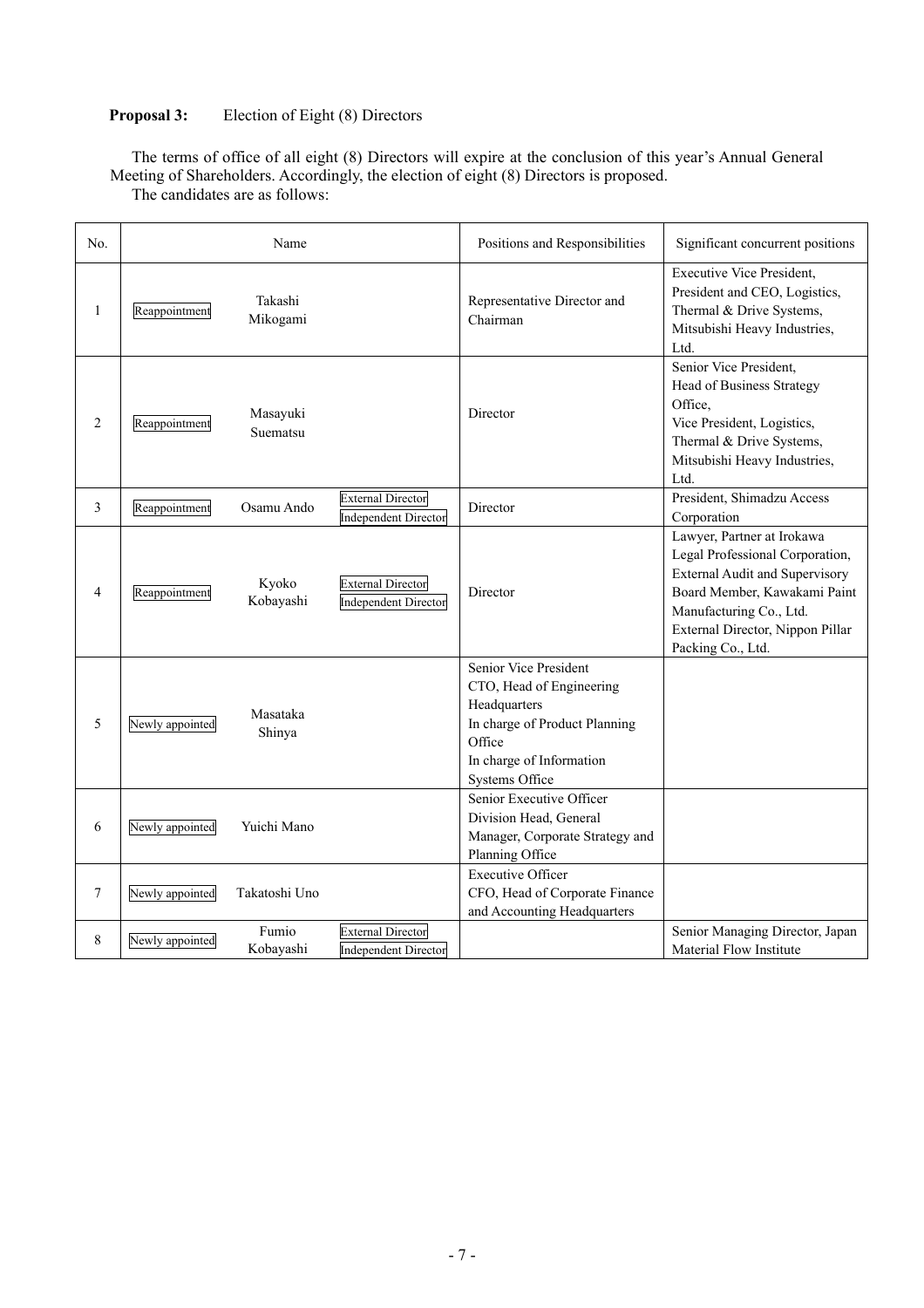|                                                                                                              | Name                              |                                                                                                                       | Number of     | Special interests |
|--------------------------------------------------------------------------------------------------------------|-----------------------------------|-----------------------------------------------------------------------------------------------------------------------|---------------|-------------------|
| No.                                                                                                          | (Date of birth)                   | Brief career summary and important concurrent duties                                                                  | shares owned  | with the          |
|                                                                                                              |                                   |                                                                                                                       | Common stock) | Company           |
|                                                                                                              |                                   | Apr. 1981 Joined Mitsubishi Heavy Industries, Ltd.                                                                    |               |                   |
|                                                                                                              |                                   | Apr. 2007 General Manager of Turbocharger Engineering                                                                 |               |                   |
|                                                                                                              |                                   | Department, General Machinery & Special Vehicles                                                                      |               |                   |
|                                                                                                              |                                   | Business Headquarters, Mitsubishi Heavy Industries, Ltd.                                                              |               |                   |
|                                                                                                              |                                   | Apr. 2010 Deputy Head of General Machinery & Special Vehicles                                                         |               |                   |
|                                                                                                              |                                   | Business Headquarters, Mitsubishi Heavy Industries, Ltd.                                                              |               |                   |
|                                                                                                              |                                   | Apr. 2011 General Manager of Turbocharger Business Department,                                                        |               |                   |
|                                                                                                              |                                   | General Machinery & Special Vehicles Business                                                                         |               |                   |
|                                                                                                              |                                   | Headquarters, Mitsubishi Heavy Industries, Ltd.                                                                       |               |                   |
|                                                                                                              |                                   | Apr. 2012 Deputy Head of General Machinery & Special Vehicles                                                         |               |                   |
|                                                                                                              |                                   | Business Headquarters, Mitsubishi Heavy Industries, Ltd.                                                              |               |                   |
|                                                                                                              |                                   | Apr. 2013 Director, the Company                                                                                       |               |                   |
|                                                                                                              | Takashi Mikogami                  | Senior Vice President, Mitsubishi Heavy Industries, Ltd.                                                              |               |                   |
|                                                                                                              | (March 19, 1956)                  | Apr. 2014 Senior General Manager of Quality Control Division,                                                         |               |                   |
|                                                                                                              |                                   | Deputy Head of the Machinery, Equipment &                                                                             |               |                   |
|                                                                                                              | [Reappointment]                   | Infrastructure Domain, Mitsubishi Heavy Industries, Ltd.                                                              |               |                   |
|                                                                                                              |                                   | Apr. 2015 Head of Sagamihara Machinery Works, Mitsubishi<br>Heavy Industries, Ltd.                                    |               |                   |
|                                                                                                              |                                   | Apr. 2016 Executive Vice President, Mitsubishi Heavy Industries,                                                      |               |                   |
|                                                                                                              |                                   | Ltd.                                                                                                                  | 10,600        | See Note 2        |
|                                                                                                              |                                   | Jun. 2016 Resigned as Director, the Company                                                                           |               | below.            |
|                                                                                                              |                                   | Senior Executive Vice President, Mitsubishi Heavy                                                                     |               |                   |
|                                                                                                              |                                   | Industries Forklift, Engine & Turbocharger Holdings,                                                                  |               |                   |
|                                                                                                              |                                   | Ltd.                                                                                                                  |               |                   |
|                                                                                                              |                                   | Jan. 2017 Director, UniCarriers Corporation                                                                           |               |                   |
| 1                                                                                                            |                                   | Jun. 2017 Representative Director, Senior Executive Vice                                                              |               |                   |
|                                                                                                              |                                   | President, Assistant to the President, the Company                                                                    |               |                   |
|                                                                                                              |                                   | Oct. 2017 President and CEO, the Company                                                                              |               |                   |
|                                                                                                              |                                   | Director, Mitsubishi Heavy Industries Forklift, Engine &                                                              |               |                   |
|                                                                                                              |                                   | Turbocharger Holdings, Ltd.                                                                                           |               |                   |
|                                                                                                              |                                   | Apr. 2020 Executive Vice President, President and CEO, Logistics,                                                     |               |                   |
|                                                                                                              |                                   | Thermal & Drive Systems, Mitsubishi Heavy Industries,                                                                 |               |                   |
|                                                                                                              |                                   | Ltd. (to present)                                                                                                     |               |                   |
|                                                                                                              |                                   | Jun. 2020 Resigned as President and CEO, the Company                                                                  |               |                   |
|                                                                                                              |                                   | Jun. 2021 Representative Director and Chairman, the Company (to<br>present)                                           |               |                   |
|                                                                                                              |                                   | [Significant concurrent positions]                                                                                    |               |                   |
|                                                                                                              |                                   | Executive Vice President, President and CEO, Logistics, Thermal &                                                     |               |                   |
|                                                                                                              |                                   | Drive Systems, Mitsubishi Heavy Industries, Ltd.                                                                      |               |                   |
|                                                                                                              |                                   |                                                                                                                       |               |                   |
|                                                                                                              | • Years of service as Director: 7 |                                                                                                                       |               |                   |
| • Attendance at Board of Directors meetings in fiscal year under review:<br>12 out of 12 meetings $(100\%)$  |                                   |                                                                                                                       |               |                   |
| [Reason for nomination as Director and summary of expected roles]                                            |                                   |                                                                                                                       |               |                   |
| Mr. Takashi Mikogami has chaired meetings of the Board of Directors as Representative Director and Chairman, |                                   |                                                                                                                       |               |                   |
|                                                                                                              |                                   | appropriately managing the Board of Directors while appropriately conducting decision making on important matters and |               |                   |

management supervision. In order for the Company to grow sustainably, it is important to utilize the comprehensive strength of Mitsubishi Heavy Industries, Ltd., and he has provided appropriate support cooperation between the Company and Mitsubishi Heavy Industries, Ltd. as Executive Vice President, President and CEO, Logistics, Thermal & Drive Systems of Mitsubishi Heavy Industries, Ltd.

Based on the above, he is expected to contribute to achieving sustainable growth of the Company and enhancing corporate value. Therefore, we have nominated him again as a candidate for Director.

(Notes)

1. The figures for Mr. Takashi Mikogami's attendance at meetings of the Board of Directors are stated for meetings held in the fiscal year under review after his assumption of office as Director of the Company on June 29, 2021.

2. Mr. Takashi Mikogami is Executive Vice President and President and CEO, Logistics, Thermal & Drive Systems of Mitsubishi Heavy Industries, Ltd. Mitsubishi Heavy Industries, Ltd. owns 68,888,181 shares (or 64.60% of all shares) of the Company. A comprehensive capital and business partnership relationship exists between the Company and Mitsubishi Heavy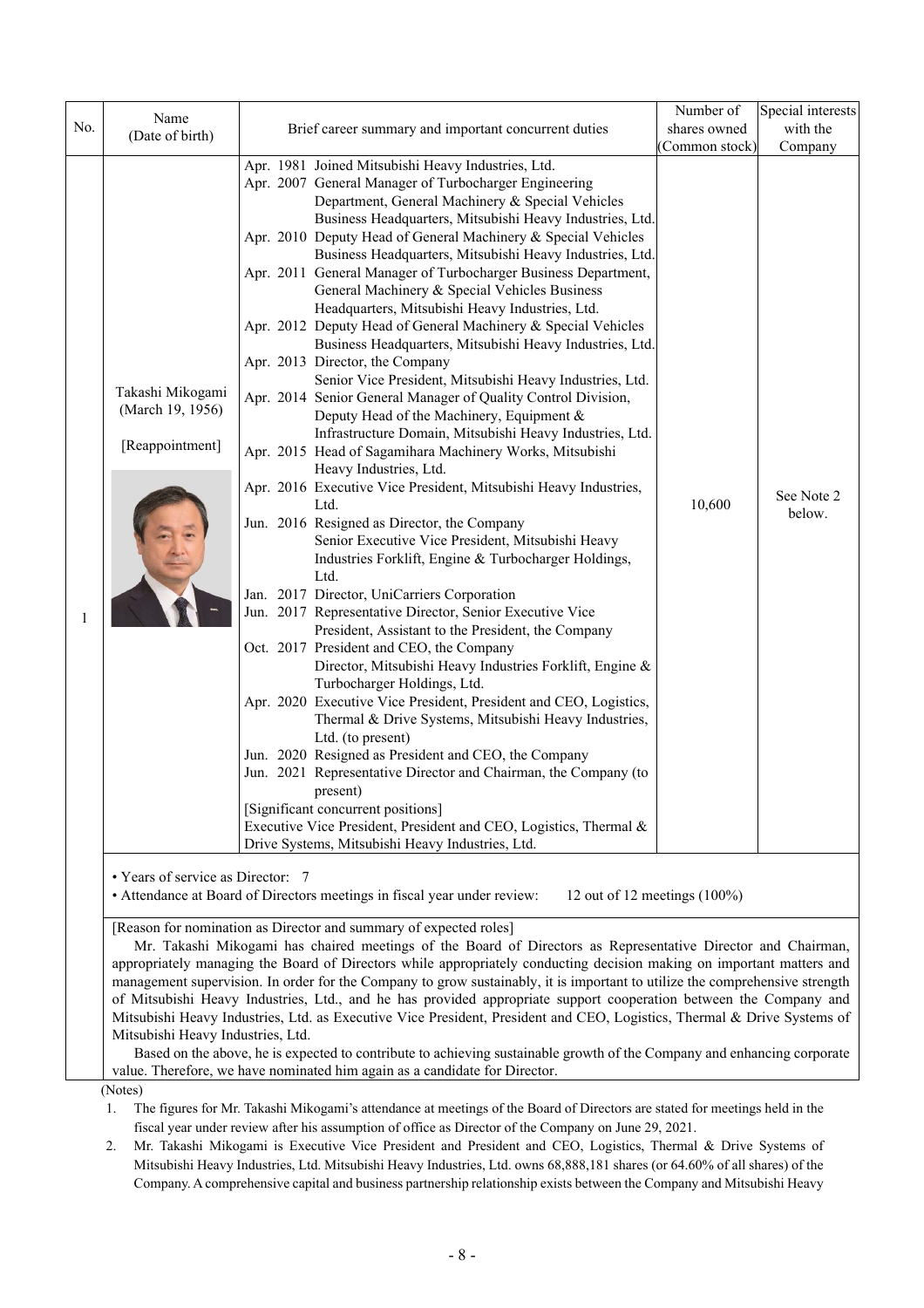Industries, Ltd. in which the Company commissions the production of finished products, parts for finished products and other components to Mitsubishi Heavy Industries, Ltd., and the Company procures them from Mitsubishi Heavy Industries, Ltd.

- 3. Mr. Takashi Mikogami is currently and has in the past 10 years been an executive of Mitsubishi Heavy Industries, Ltd., which is the parent of the Company. Positions and responsibilities which Mr. Takashi Mikogami holds currently and has held in the past 10 years at Mitsubishi Heavy Industries, Ltd. are stated in the above "Brief career summary and important concurrent duties."
- 4. The Company has taken out the MHI Global Insurance, for which Mitsubishi Heavy Industries, Ltd., its parent, acts as the party to the insurance contract. The insurance policy includes a directors and officers liability insurance agreement provided for in Article 430-3, Paragraph 1 of the Companies Act, with all Directors and Audit and Supervisory Board Members named as the insured persons. The contract covers potential damages and expense payments to be borne by the insured persons arising from shareholder derivative actions, corporate lawsuits or third party litigation. However, the contract includes certain exemption clauses, such as no compensation being given for liability attributable to acts in violation of laws or regulations that were committed with full knowledge of their illegality. All insurance premiums are borne by the Company. If the reappointment of the candidate is approved, the Company will continue to include the candidate as an insured person under the insurance contract. The Company plans to renew the insurance contract with the above details the next time it comes up for renewal.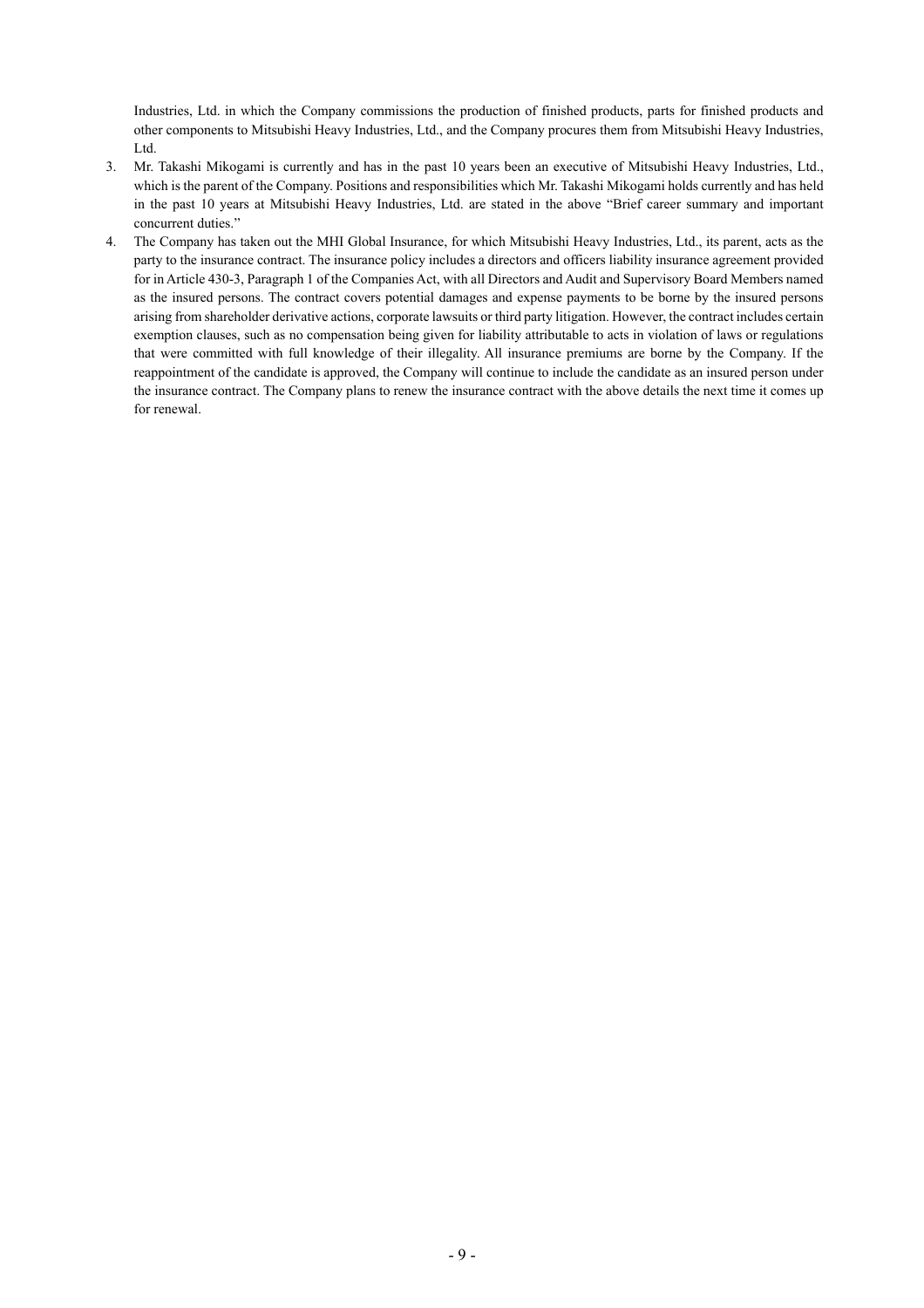| No. | Name<br>(Date of birth)                                                                                                                                                                                                                                              | Brief career summary and important concurrent duties                                                                                                                                                                                                                                                                                                                                                                                                                                                                                                                                                                                                                                                                                                                                                                                                                                                                                                                                                                                                                                                                                                                                                                                                                                                                                                                                                                                                                                                                                                                                                                                                                                                                                                                                              | Number of<br>shares owned<br>Common stock) | Special interests<br>with the   |  |  |
|-----|----------------------------------------------------------------------------------------------------------------------------------------------------------------------------------------------------------------------------------------------------------------------|---------------------------------------------------------------------------------------------------------------------------------------------------------------------------------------------------------------------------------------------------------------------------------------------------------------------------------------------------------------------------------------------------------------------------------------------------------------------------------------------------------------------------------------------------------------------------------------------------------------------------------------------------------------------------------------------------------------------------------------------------------------------------------------------------------------------------------------------------------------------------------------------------------------------------------------------------------------------------------------------------------------------------------------------------------------------------------------------------------------------------------------------------------------------------------------------------------------------------------------------------------------------------------------------------------------------------------------------------------------------------------------------------------------------------------------------------------------------------------------------------------------------------------------------------------------------------------------------------------------------------------------------------------------------------------------------------------------------------------------------------------------------------------------------------|--------------------------------------------|---------------------------------|--|--|
| 2   | Masayuki Suematsu<br>(August 25, 1963)<br>[Reappointment]                                                                                                                                                                                                            | Apr. 1986 Joined Mitsubishi Heavy Industries, Ltd.<br>May 2001 Controller, Mitsubishi Caterpillar Forklift Europe B.V.<br>May 2006 Chief of Planning & Accounting Department, General<br>Machinery & Special Vehicles Business Headquarters,<br>Mitsubishi Heavy Industries, Ltd.<br>Jan. 2009 Deputy General Manager of Planning & Accounting<br>Department, General Machinery & Special Vehicles<br>Business Headquarters, Mitsubishi Heavy Industries, Ltd.<br>Apr. 2011 Deputy General Manager of Planning & Administration<br>Department, General Machinery & Special Vehicles<br>Business Headquarters, Mitsubishi Heavy Industries, Ltd.<br>Jan. 2012 Managing Director, Mitsubishi Agricultural Machinery<br>Co., Ltd.<br>Apr. 2014 Deputy General Manager of Planning & Administration<br>Department, Business Strategy Division, the Machinery,<br>Equipment & Infrastructure Domain, Mitsubishi Heavy<br>Industries, Ltd.<br>Jan. 2016 CEO, President, Mitsubishi Mahindra Agricultural<br>Machinery Co., Ltd.<br>Apr. 2019 Senior Vice President, Mitsubishi Heavy Industries, Ltd.<br>(to present)<br>Head of Business Strategy Office and Senior General<br>Manager of Corporate Planning Department, Mitsubishi<br>Heavy Industries, Ltd.<br>Jun. 2019 Director, the Company (to present)<br>Apr. 2021 Head of Business Strategy Office, Mitsubishi Heavy<br>Industries, Ltd. (to present)<br>Apr. 2022 Vice President, Logistics, Thermal & Drive Systems,<br>Mitsubishi Heavy Industries, Ltd. (to present)<br>[Significant concurrent positions]<br>Senior Vice President, Mitsubishi Heavy Industries, Ltd.<br>Head of Business Strategy Office, Mitsubishi Heavy Industries, Ltd.<br>Vice President, Logistics, Thermal & Drive Systems, Mitsubishi<br>Heavy Industries, Ltd. | $\boldsymbol{0}$                           | Company<br>See Note 1<br>below. |  |  |
|     | • Years of service as Director: 3                                                                                                                                                                                                                                    | • Attendance at Board of Directors meetings in fiscal year under review:<br>16 out of 17 meetings (94%)                                                                                                                                                                                                                                                                                                                                                                                                                                                                                                                                                                                                                                                                                                                                                                                                                                                                                                                                                                                                                                                                                                                                                                                                                                                                                                                                                                                                                                                                                                                                                                                                                                                                                           |                                            |                                 |  |  |
|     |                                                                                                                                                                                                                                                                      | [Reason for nomination as Director and summary of expected roles]<br>After having held the position as CEO, President of Mitsubishi Mahindra Agricultural Machinery Co., Ltd., Mr. Masayuki<br>Suematsu currently serves as Senior Vice President, Head of Business Strategy Office and Vice President, Logistics, Thermal<br>& Drive Systems of Mitsubishi Heavy Industries, Ltd., and possesses abundant experience of business management and<br>excellent insight. Based on his experience and insight, he has provided constructive opinions and suggestions on general<br>management and conducted management supervision appropriately.<br>Based on the above, he is expected to contribute to achieving sustainable growth of the Company and improving corporate<br>value. Therefore, we have nominated him again as a candidate for Director.                                                                                                                                                                                                                                                                                                                                                                                                                                                                                                                                                                                                                                                                                                                                                                                                                                                                                                                                           |                                            |                                 |  |  |
|     | (Notes)<br>Mr. Masayuki Suematsu is Senior Vice President, Head of Business Strategy Office and Vice President, Logistics, Thermal<br>1.<br>& Drive Systems of Mitsubishi Heavy Industries, Ltd. Mitsubishi Heavy Industries, Ltd. owns 68,888,181 shares (or 64.60% |                                                                                                                                                                                                                                                                                                                                                                                                                                                                                                                                                                                                                                                                                                                                                                                                                                                                                                                                                                                                                                                                                                                                                                                                                                                                                                                                                                                                                                                                                                                                                                                                                                                                                                                                                                                                   |                                            |                                 |  |  |

- of all shares) of the Company. A comprehensive capital and business partnership relationship exists between the Company and Mitsubishi Heavy Industries, Ltd. in which the Company commissions the production of finished products, parts for finished products and other components to Mitsubishi Heavy Industries, Ltd., and the Company procures them from Mitsubishi Heavy Industries, Ltd.
- 2. Mr. Masayuki Suematsu is currently and has in the past 10 years been an executive of Mitsubishi Heavy Industries, Ltd., which is the parent of the Company. Positions and responsibilities which Mr. Masayuki Suematsu holds currently and has held in the past 10 years at Mitsubishi Heavy Industries, Ltd. are stated in the above "Brief career summary and important concurrent duties."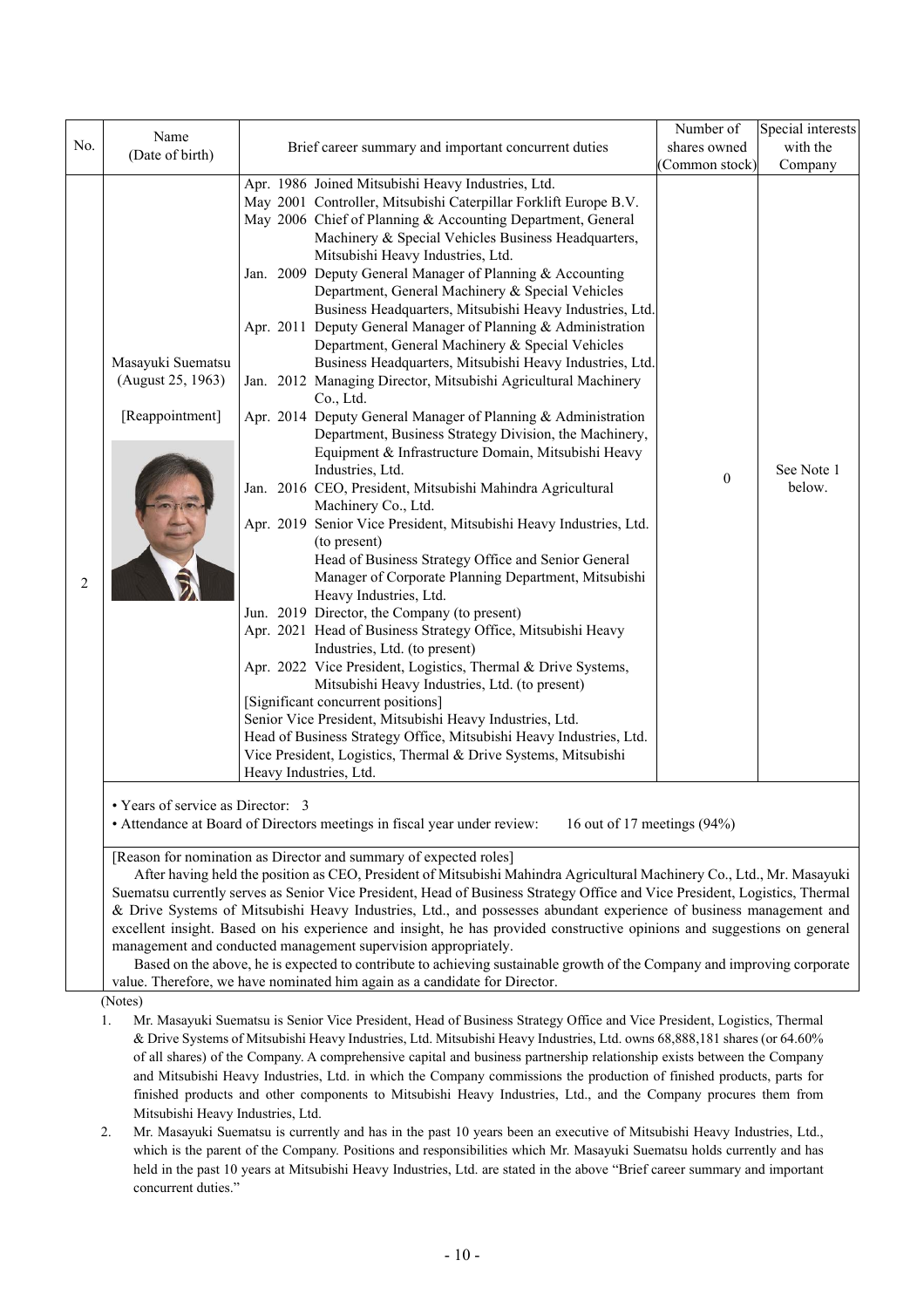- 3. The Company entered into an agreement with Mr. Masayuki Suematsu to limit his liability for damages under Article 423, Paragraph 1 of the Companies Act, and the maximum amount of liabilities under such agreements was the amount stipulated by laws and regulations. If he is re-elected, the Company plans to renew the same agreement with him.
- 4. The Company has taken out the MHI Global Insurance, for which Mitsubishi Heavy Industries, Ltd., its parent, acts as a party to the insurance contract. The insurance policy includes a directors and officers liability insurance agreement provided for in Article 430-3, Paragraph 1 of the Companies Act, with all Directors and Audit and Supervisory Board Members named as the insured persons. The contract covers potential damages and expense payments to be borne by the insured persons arising from shareholder derivative actions, corporate lawsuits or third party litigation. However, the contract includes certain exemption clauses, such as no compensation being given for liability attributable to acts in violation of laws or regulations that were committed with full knowledge of their illegality. All insurance premiums are borne by the Company. If the reappointment of the candidate is approved, the Company will continue to include the candidate as an insured person under the insurance contract. The Company plans to renew the insurance contract with the above details the next time it comes up for renewal.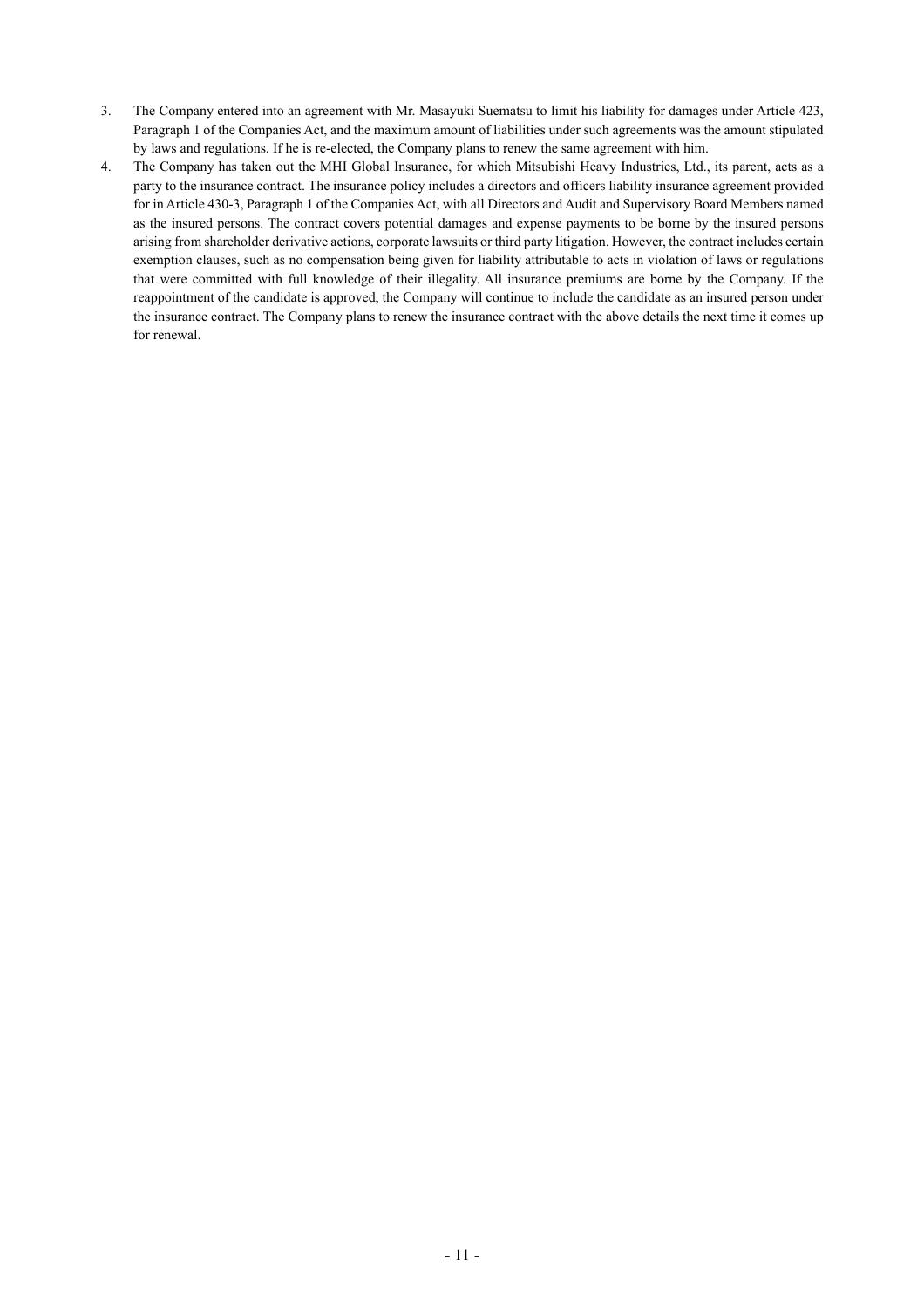|     | Name                                                                                                                                                                                                                                                                                                                                                                                                                                                                                                                                                                                                                                                            |                                                                                                                                                                                                                                                                                                                                                                                                                  | Number of     | Special interests |  |  |
|-----|-----------------------------------------------------------------------------------------------------------------------------------------------------------------------------------------------------------------------------------------------------------------------------------------------------------------------------------------------------------------------------------------------------------------------------------------------------------------------------------------------------------------------------------------------------------------------------------------------------------------------------------------------------------------|------------------------------------------------------------------------------------------------------------------------------------------------------------------------------------------------------------------------------------------------------------------------------------------------------------------------------------------------------------------------------------------------------------------|---------------|-------------------|--|--|
| No. | (Date of birth)                                                                                                                                                                                                                                                                                                                                                                                                                                                                                                                                                                                                                                                 | Brief career summary and important concurrent duties                                                                                                                                                                                                                                                                                                                                                             | shares owned  | with the          |  |  |
|     |                                                                                                                                                                                                                                                                                                                                                                                                                                                                                                                                                                                                                                                                 |                                                                                                                                                                                                                                                                                                                                                                                                                  | Common stock) | Company           |  |  |
|     | Osamu Ando<br>(January 3, 1957)<br>[Reappointment]<br>[External Director]<br>[Independent<br>Director]                                                                                                                                                                                                                                                                                                                                                                                                                                                                                                                                                          | Apr. 1979 Joined Shimadzu Corporation<br>Apr. 1999 Technical Manager, Analytical Instrument Division,<br>Shimadzu Corporation                                                                                                                                                                                                                                                                                    |               |                   |  |  |
|     |                                                                                                                                                                                                                                                                                                                                                                                                                                                                                                                                                                                                                                                                 | Apr. 2000 President, Shimadzu Scientific Instruments, Inc.<br>Jun. 2007 Director, General Manager, Analysis and Measurement<br>Division, Shimadzu Corporation<br>Jun. 2011 Managing Director,<br>in charge of Production, CS, and Information Systems,                                                                                                                                                           |               |                   |  |  |
| 3   |                                                                                                                                                                                                                                                                                                                                                                                                                                                                                                                                                                                                                                                                 | Shimadzu Corporation<br>Apr. 2013 In charge of Production and CS; General Manager,<br>Aircraft Equipment Division, Shimadzu Corporation<br>Jun. 2013 Senior Managing Executive Officer, Shimadzu<br>Corporation<br>Jun. 2017 President, Shimadzu Access Corporation (to present)<br>Jun. 2020 Director, the Company (to present)<br>[Significant concurrent positions]<br>President, Shimadzu Access Corporation | $\theta$      | None              |  |  |
|     | • Years of service as Director: 2<br>• Attendance at Board of Directors meetings in fiscal year under review:<br>17 out of 17 meetings $(100\%)$                                                                                                                                                                                                                                                                                                                                                                                                                                                                                                                |                                                                                                                                                                                                                                                                                                                                                                                                                  |               |                   |  |  |
|     | [Reason for nomination as External Director and summary of expected roles]<br>Mr. Osamu Ando possesses experience of global business management in measuring and medical instrument<br>manufacturers and excellent insight. Using his track record and insight, he has provided constructive opinions and suggestions<br>and conducted management supervision appropriately from an objective and neutral standpoint as Independent Director.<br>Based on the above, he is expected to contribute to achieving sustainable growth of the Company and improving corporate<br>value. Therefore, we have nominated him again as a candidate for External Director. |                                                                                                                                                                                                                                                                                                                                                                                                                  |               |                   |  |  |
|     | (Notes)<br>Mr. Osamu Ando is a candidate for External Director.<br>The Occurrence internal line on a conservation of Mar Occurrence And Let Himilate Health Ham Condition and John Andrett (400) Desire                                                                                                                                                                                                                                                                                                                                                                                                                                                         |                                                                                                                                                                                                                                                                                                                                                                                                                  |               |                   |  |  |

2. The Company entered into an agreement with Mr. Osamu Ando to limit his liability for damages under Article 423, Paragraph 1 of the Companies Act, and the maximum amount of liabilities under such agreements was the amount stipulated by laws and regulations. If he is re-elected, the Company plans to renew the same agreement with him.

- 3. The Company has taken out the MHI Global Insurance, for which Mitsubishi Heavy Industries, Ltd., its parent, acts as a party to the insurance contract. The insurance policy includes a directors and officers liability insurance agreement provided for in Article 430-3, Paragraph 1 of the Companies Act, with all Directors and Audit and Supervisory Board Members named as the insured persons. The contract covers potential damages and expense payments to be borne by the insured persons arising from shareholder derivative actions, corporate lawsuits or third party litigation. However, the contract includes certain exemption clauses, such as no compensation being given for liability attributable to acts in violation of laws or regulations that were committed with full knowledge of their illegality. All insurance premiums are borne by the Company. If the reappointment of the candidate is approved, the Company will continue to include the candidate as an insured person under the insurance contract. The Company plans to renew the insurance contract with the above details the next time it comes up for renewal.
- 4. Upon his election as Director on June 25, 2020, the Company registered Mr. Osamu Ando as an Independent Director with Tokyo Stock Exchange, Inc.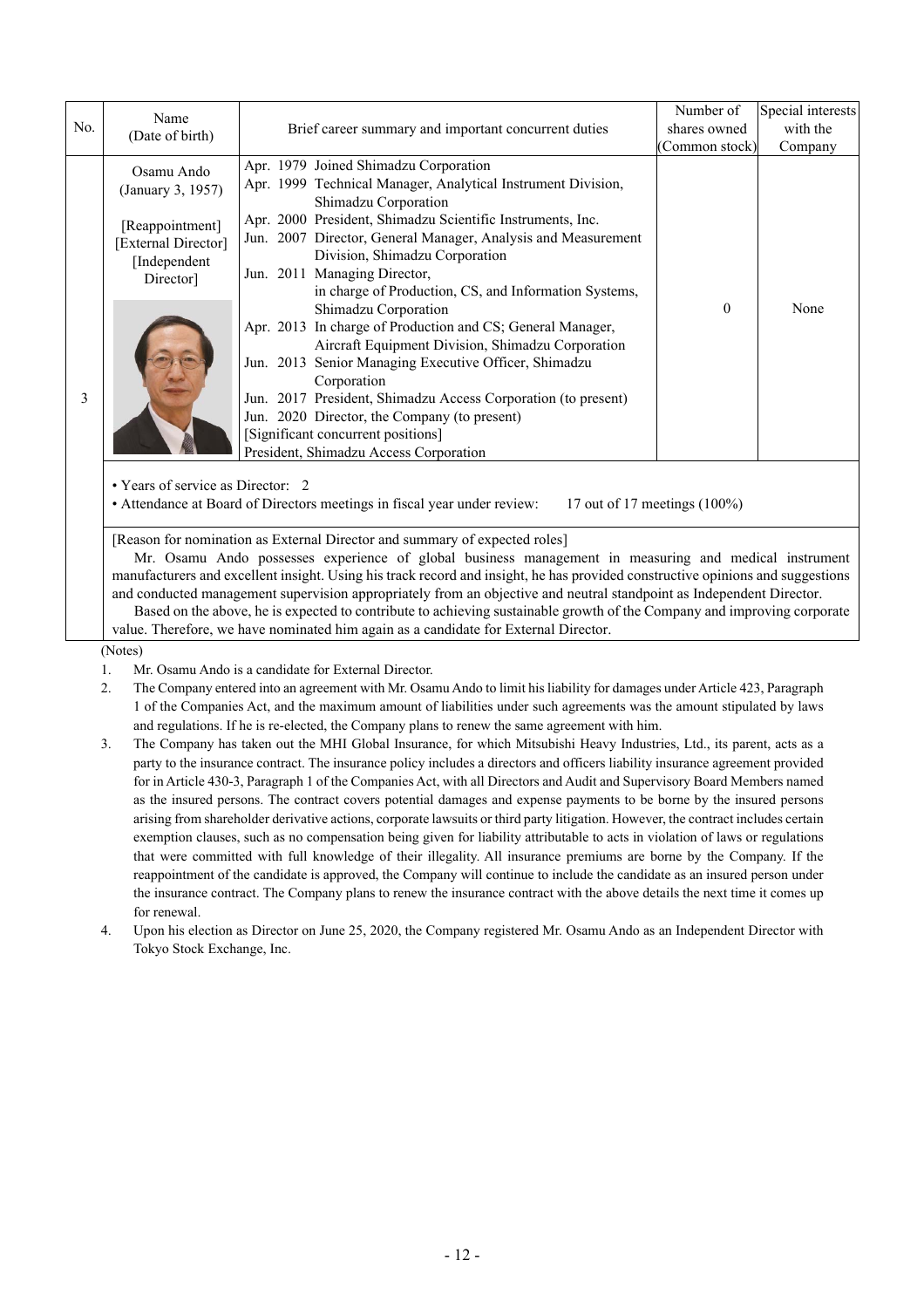| No.                                                                             | Name                                                                                                                                                                                                                                                                                                                                                                                                                                                                                                                                                                                                                                                                |                                                                                                                                                                                                                                                            | Number of<br>shares owned | Special interests<br>with the |  |  |
|---------------------------------------------------------------------------------|---------------------------------------------------------------------------------------------------------------------------------------------------------------------------------------------------------------------------------------------------------------------------------------------------------------------------------------------------------------------------------------------------------------------------------------------------------------------------------------------------------------------------------------------------------------------------------------------------------------------------------------------------------------------|------------------------------------------------------------------------------------------------------------------------------------------------------------------------------------------------------------------------------------------------------------|---------------------------|-------------------------------|--|--|
|                                                                                 | (Date of birth)                                                                                                                                                                                                                                                                                                                                                                                                                                                                                                                                                                                                                                                     | Brief career summary and important concurrent duties                                                                                                                                                                                                       | (Common stock)            | Company                       |  |  |
|                                                                                 | Kyoko Kobayashi<br>(July 22, 1972)                                                                                                                                                                                                                                                                                                                                                                                                                                                                                                                                                                                                                                  | Apr. 1999 Registered as Attorney<br>Joined Irokawa Law Office (currently Irokawa Legal<br>Professional Corporation)<br>Sep. 2009 Seconded to Legal Affairs Office, Sharp Corporation                                                                       |                           |                               |  |  |
|                                                                                 | [Reappointment]                                                                                                                                                                                                                                                                                                                                                                                                                                                                                                                                                                                                                                                     | Sep. 2014 Returned to Irokawa Law Office                                                                                                                                                                                                                   |                           |                               |  |  |
|                                                                                 | [External Director]                                                                                                                                                                                                                                                                                                                                                                                                                                                                                                                                                                                                                                                 | Jan. 2018 Partner, Irokawa Law Office                                                                                                                                                                                                                      |                           |                               |  |  |
|                                                                                 | [Independent<br>Director]                                                                                                                                                                                                                                                                                                                                                                                                                                                                                                                                                                                                                                           | Feb. 2018 External Audit and Supervisory Board Member,<br>KAWAKAMI PAINT MANUFACTURING CO., LTD.<br>(to present)                                                                                                                                           |                           |                               |  |  |
|                                                                                 |                                                                                                                                                                                                                                                                                                                                                                                                                                                                                                                                                                                                                                                                     | Jan. 2020 Partner, Irokawa Legal Professional Corporation (to<br>present)                                                                                                                                                                                  | $\boldsymbol{0}$          | None                          |  |  |
|                                                                                 |                                                                                                                                                                                                                                                                                                                                                                                                                                                                                                                                                                                                                                                                     | Jun. 2020 Director, the Company (to present)<br>Jun. 2021 External Director, Nippon Pillar Packing Co., Ltd. (to                                                                                                                                           |                           |                               |  |  |
|                                                                                 |                                                                                                                                                                                                                                                                                                                                                                                                                                                                                                                                                                                                                                                                     | present)<br>[Significant concurrent positions]                                                                                                                                                                                                             |                           |                               |  |  |
|                                                                                 |                                                                                                                                                                                                                                                                                                                                                                                                                                                                                                                                                                                                                                                                     | Partner, Irokawa Legal Professional Corporation, attorney                                                                                                                                                                                                  |                           |                               |  |  |
| 4                                                                               |                                                                                                                                                                                                                                                                                                                                                                                                                                                                                                                                                                                                                                                                     | External Audit and Supervisory Board Member, KAWAKAMI                                                                                                                                                                                                      |                           |                               |  |  |
|                                                                                 |                                                                                                                                                                                                                                                                                                                                                                                                                                                                                                                                                                                                                                                                     | PAINT MANUFACTURING CO., LTD.                                                                                                                                                                                                                              |                           |                               |  |  |
|                                                                                 |                                                                                                                                                                                                                                                                                                                                                                                                                                                                                                                                                                                                                                                                     | External Director, Nippon Pillar Packing Co., Ltd.                                                                                                                                                                                                         |                           |                               |  |  |
|                                                                                 | • Years of service as Director: 2<br>• Attendance at Board of Directors meetings in fiscal year under review:<br>17 out of 17 meetings $(100\%)$                                                                                                                                                                                                                                                                                                                                                                                                                                                                                                                    |                                                                                                                                                                                                                                                            |                           |                               |  |  |
|                                                                                 | [Reason for nomination as External Director and summary of expected roles]<br>Ms. Kyoko Kobayashi possesses abundant track record and insight mainly related to corporate legal affairs as an attorney.<br>She also has worked for a listed company and served as Independent Director at another listed company. Using her track<br>record and insight, she has provided constructive opinions and suggestions and conducted management supervision<br>appropriately from an objective and neutral standpoint as Independent Director.<br>Based on the above, she is expected to contribute to achieving sustainable growth of the Company and improving corporate |                                                                                                                                                                                                                                                            |                           |                               |  |  |
|                                                                                 |                                                                                                                                                                                                                                                                                                                                                                                                                                                                                                                                                                                                                                                                     | value. Therefore, the Company reappointed her as a candidate for External Director.                                                                                                                                                                        |                           |                               |  |  |
|                                                                                 |                                                                                                                                                                                                                                                                                                                                                                                                                                                                                                                                                                                                                                                                     | Although she has not been engaged in corporate management other than serving as Outside Officer, the Company has<br>determined that she can appropriately fulfill her duties as an External Director for the reasons above.                                |                           |                               |  |  |
|                                                                                 | (Notes)                                                                                                                                                                                                                                                                                                                                                                                                                                                                                                                                                                                                                                                             |                                                                                                                                                                                                                                                            |                           |                               |  |  |
|                                                                                 | 1.                                                                                                                                                                                                                                                                                                                                                                                                                                                                                                                                                                                                                                                                  | Ms. Kyoko Kobayashi is a candidate for External Director.                                                                                                                                                                                                  |                           |                               |  |  |
|                                                                                 | 2.                                                                                                                                                                                                                                                                                                                                                                                                                                                                                                                                                                                                                                                                  | No special interests exist between Ms. Kyoko Kobayashi and the Company. She is a partner at Irokawa Legal Professional                                                                                                                                     |                           |                               |  |  |
| Corporation, with which the Company has entered into a legal advisory contract. |                                                                                                                                                                                                                                                                                                                                                                                                                                                                                                                                                                                                                                                                     |                                                                                                                                                                                                                                                            |                           |                               |  |  |
|                                                                                 | 3.                                                                                                                                                                                                                                                                                                                                                                                                                                                                                                                                                                                                                                                                  | The Company entered into an agreement with Ms. Kyoko Kobayashi to limit her liability for damages under Article 423,                                                                                                                                       |                           |                               |  |  |
|                                                                                 |                                                                                                                                                                                                                                                                                                                                                                                                                                                                                                                                                                                                                                                                     | Paragraph 1 of the Companies Act, and the maximum amount of liabilities under such agreements was the amount stipulated                                                                                                                                    |                           |                               |  |  |
|                                                                                 | by laws and regulations. If she is re-elected, the Company plans to renew the same agreement with her.                                                                                                                                                                                                                                                                                                                                                                                                                                                                                                                                                              |                                                                                                                                                                                                                                                            |                           |                               |  |  |
|                                                                                 | 4.                                                                                                                                                                                                                                                                                                                                                                                                                                                                                                                                                                                                                                                                  | The Company has taken out the MHI Global Insurance, for which Mitsubishi Heavy Industries, Ltd., its parent, acts as a                                                                                                                                     |                           |                               |  |  |
|                                                                                 |                                                                                                                                                                                                                                                                                                                                                                                                                                                                                                                                                                                                                                                                     | party to the insurance contract. The insurance policy includes a directors and officers liability insurance agreement provided<br>for in Article 430-3, Paragraph 1 of the Companies Act, with all Directors and Audit and Supervisory Board Members named |                           |                               |  |  |
|                                                                                 |                                                                                                                                                                                                                                                                                                                                                                                                                                                                                                                                                                                                                                                                     | as the insured persons. The contract covers potential damages and expense payments to be borne by the insured persons                                                                                                                                      |                           |                               |  |  |
|                                                                                 |                                                                                                                                                                                                                                                                                                                                                                                                                                                                                                                                                                                                                                                                     | arising from shareholder derivative actions, corporate lawsuits or third party litigation. However, the contract includes certain                                                                                                                          |                           |                               |  |  |
|                                                                                 |                                                                                                                                                                                                                                                                                                                                                                                                                                                                                                                                                                                                                                                                     | exemption clauses, such as no compensation being given for liability attributable to acts in violation of laws or regulations                                                                                                                              |                           |                               |  |  |
|                                                                                 |                                                                                                                                                                                                                                                                                                                                                                                                                                                                                                                                                                                                                                                                     | that were committed with full knowledge of their illegality. All insurance premiums are borne by the Company. If the                                                                                                                                       |                           |                               |  |  |

- reappointment of the candidate is approved, the Company will continue to include the candidate as an insured person under the insurance contract. The Company plans to renew the insurance contract with the above details the next time it comes up for renewal.
- 5. Upon her election as External Director on June 25, 2020, the Company registered Ms. Kyoko Kobayashi as Independent Director with Tokyo Stock Exchange, Inc.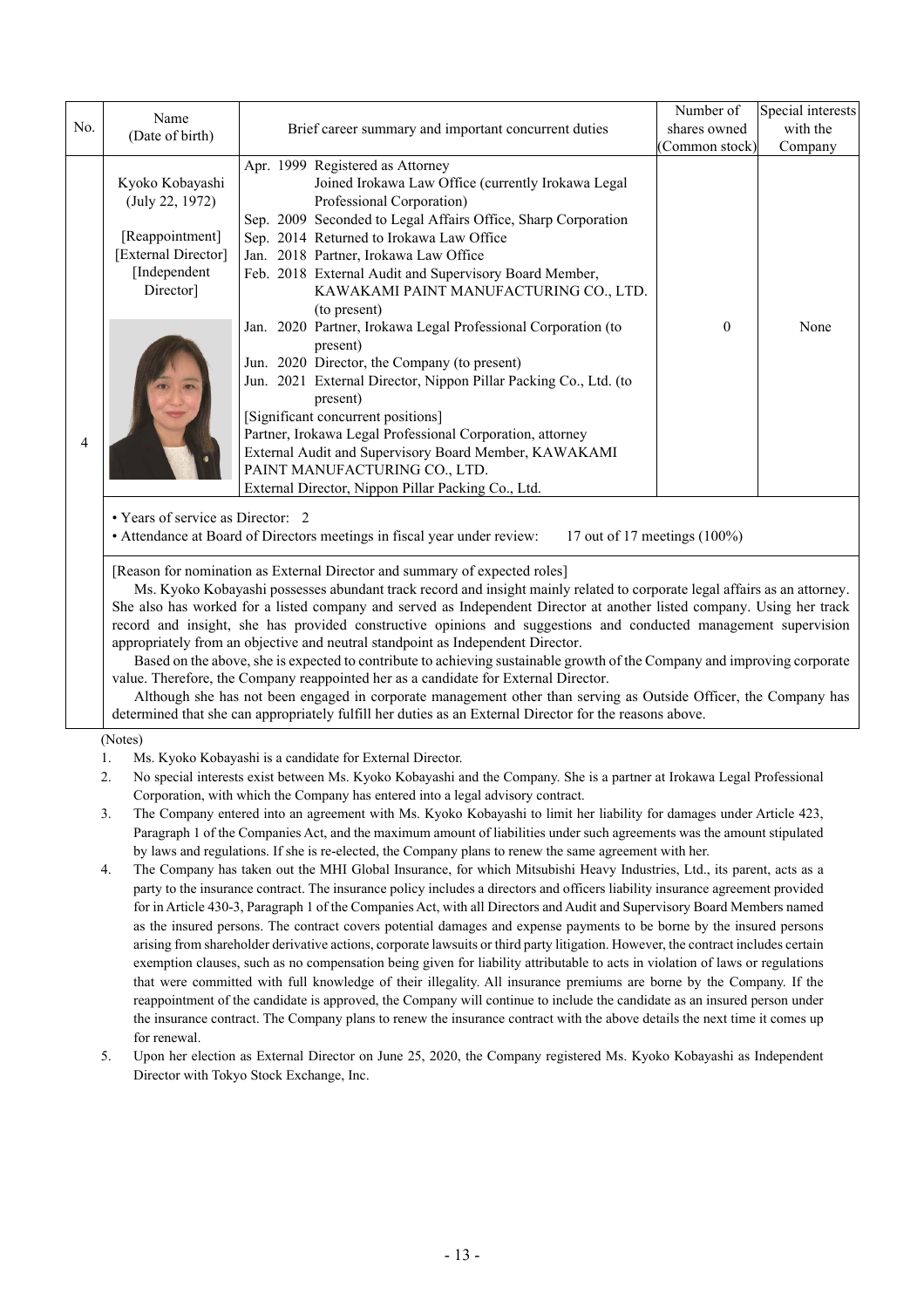|     | Name                               |                                                                                                                                                                                                                   | Number of     | Special interests |
|-----|------------------------------------|-------------------------------------------------------------------------------------------------------------------------------------------------------------------------------------------------------------------|---------------|-------------------|
| No. | (Date of birth)                    | Brief career summary and important concurrent duties                                                                                                                                                              | shares owned  | with the          |
|     |                                    |                                                                                                                                                                                                                   | Common stock) | Company           |
|     |                                    | Apr. 1982 Joined Mitsubishi Heavy Industries, Ltd.<br>Apr. 2008 General Manager of Industrial Vehicles Engineering<br>Department, General Machinery & Special Vehicles                                            |               |                   |
|     |                                    | Business Headquarters, Mitsubishi Heavy Industries, Ltd.<br>Apr. 2010 General Manager of Forklift Department, General<br>Machinery & Special Vehicles Business Headquarters,<br>Mitsubishi Heavy Industries, Ltd. |               |                   |
|     |                                    | Apr. 2011 General Manager of Forklift Department, Forklift<br>Business Division, General Machinery & Special<br>Vehicles Business Headquarters, Mitsubishi Heavy<br>Industries, Ltd.                              |               |                   |
|     | Masataka Shinya<br>(April 4, 1958) | Oct. 2011 General Manager of Forklift Engineering Department,<br>Forklift Business Division, General Machinery & Special<br>Vehicles Business Headquarters, Mitsubishi Heavy<br>Industries, Ltd.                  |               |                   |
|     | [Newly appointed]                  | Apr. 2013 Director, Senior Executive Officer, in charge of<br>Sagamihara Business Headquarters, Head of Sagamihara<br>Business Headquarters, Deputy Head of Engineering<br>Headquarters, the Company              |               |                   |
|     |                                    | Jun. 2014 Director, Senior Executive Officer, Deputy Head of<br>Engineering Headquarters, the Company                                                                                                             | 14,300        | None              |
|     |                                    | Jun. 2015 Resigned as Director, the Company<br>Senior Executive Officer, Deputy Head of Engineering<br>Headquarters, the Company                                                                                  |               |                   |
| 5   |                                    | May 2016 Senior Executive Officer, Head of Engineering<br>Headquarters, Division Head, General Manager, Product<br>Planning Division, the Company                                                                 |               |                   |
|     |                                    | Oct. 2017 Senior Executive Officer, Division Head, General<br>Manager, Product Planning Office, the Company                                                                                                       |               |                   |
|     |                                    | Apr. 2020 Senior Executive Officer, Head of Engineering<br>Headquarters, the Company                                                                                                                              |               |                   |
|     |                                    | Apr. 2021 Senior Vice President, CTO, Head of Engineering<br>Headquarters, in charge of Product Planning Office, the<br>Company                                                                                   |               |                   |
|     |                                    | Apr. 2022 Senior Vice President, CTO, Head of Engineering<br>Headquarters, in charge of Product Planning Office<br>In charge of Information Systems Office, the Company<br>(to present)                           |               |                   |

[Reason for nomination as Director and summary of expected roles]

Mr. Masataka Shinya has strongly promoted strengthening of the structure of Engineering Headquarters and development system as well as solving technical problems, as Senior Vice President, CTO and Head of Engineering Headquarters. As CTO, he has also worked on resolving issues and ensuring appropriate cooperation between engineering and product planning, improving quality and encouraging personnel exchanges, etc. which goes to show his excellent leadership.

Based on the above, he is expected to contribute to achieving sustainable growth of the Company and enhancing corporate value. Therefore, we have nominated him as a candidate for Director.

(Notes)

- 1. Mr. Masataka Shinya has in the past 10 years been an executive of Mitsubishi Heavy Industries, Ltd., which is the parent of the Company. Positions and responsibilities which Mr. Masataka Shinya has held in the past 10 years at Mitsubishi Heavy Industries, Ltd. are stated in the above "Brief career summary and important concurrent duties."
- 2. The Company has taken out the MHI Global Insurance, for which Mitsubishi Heavy Industries, Ltd., its parent, acts as a party to the insurance contract. The insurance policy includes a directors and officers liability insurance agreement provided for in Article 430-3, Paragraph 1 of the Companies Act, with all Directors and Audit and Supervisory Board Members named as the insured persons. The contract covers potential damages and expense payments to be borne by the insured persons arising from shareholder derivative actions, corporate lawsuits or third party litigation. However, the contract includes certain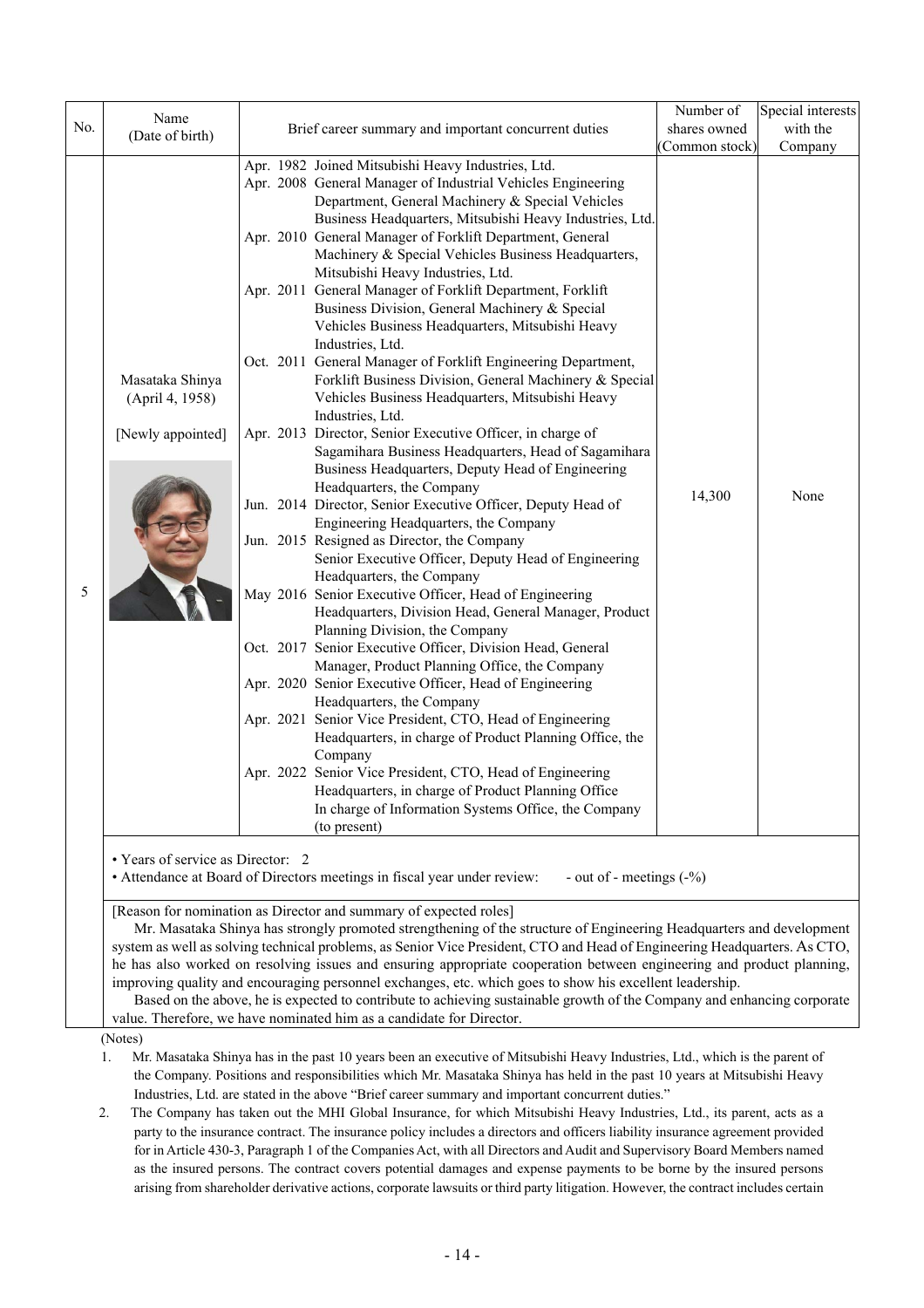exemption clauses, such as no compensation being given for liability attributable to acts in violation of laws or regulations that were committed with full knowledge of their illegality. All insurance premiums are borne by the Company. If the appointment of the candidate is approved, the Company will include the candidate as an insured person under the insurance contract. The Company plans to renew the insurance contract with the above details the next time it comes up for renewal.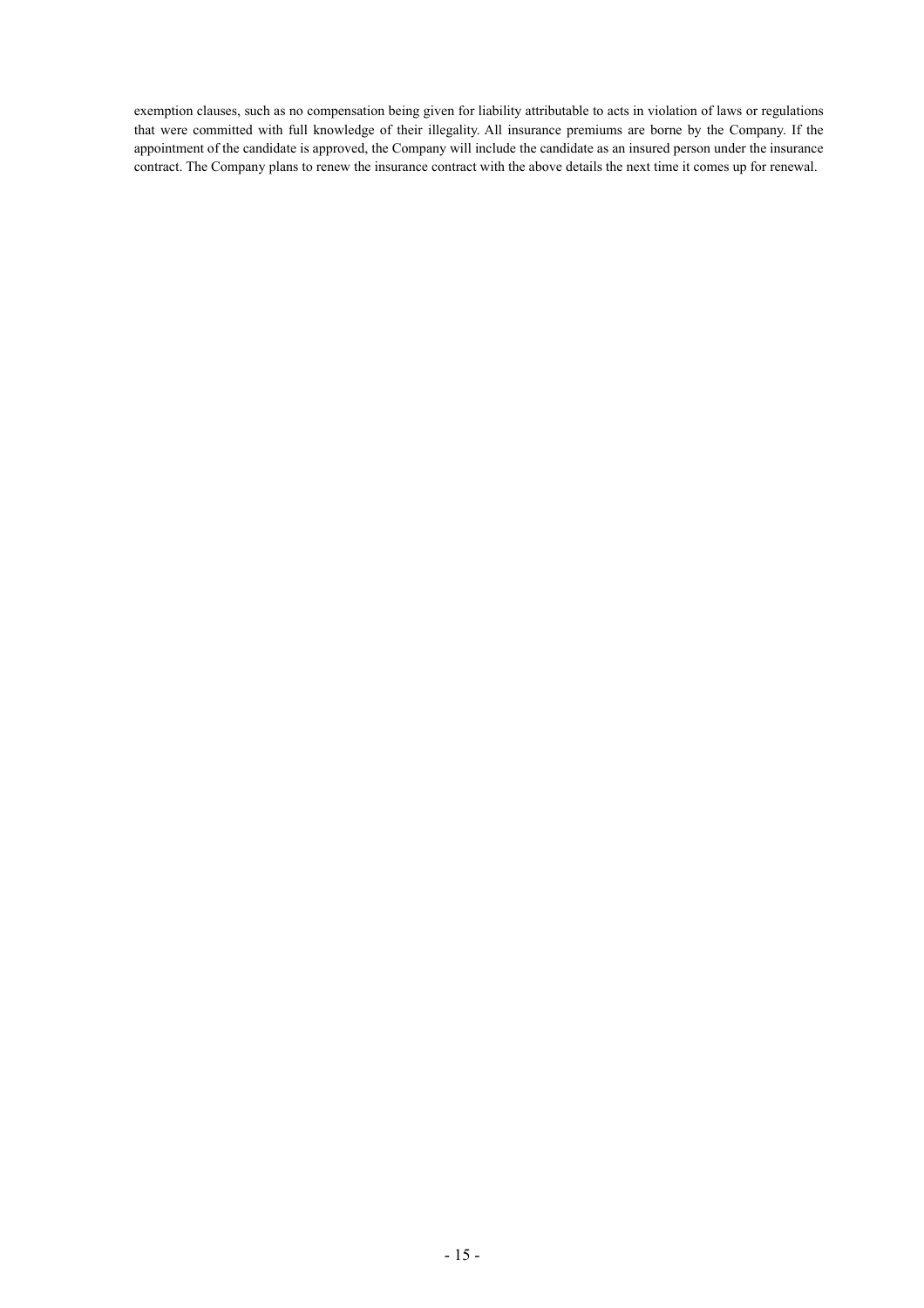|     | Name                                                                                                                                                                                                                                                                                                                                                                                                                                                                                                                                                                                                                                                                                                                                                                                                                                                                                                                                                                                                                                                                                              |                                                                                                                                                                                                                                                                                                                                                                                                                                                                                                                                                                                                                                                                                                                                                                                                                                                                                                                                                                                                                                                                                                                                                                                                                                                                                                                                                                                                                                                                                                                                                                                                                                                                                                             | Number of      | Special interests |  |
|-----|---------------------------------------------------------------------------------------------------------------------------------------------------------------------------------------------------------------------------------------------------------------------------------------------------------------------------------------------------------------------------------------------------------------------------------------------------------------------------------------------------------------------------------------------------------------------------------------------------------------------------------------------------------------------------------------------------------------------------------------------------------------------------------------------------------------------------------------------------------------------------------------------------------------------------------------------------------------------------------------------------------------------------------------------------------------------------------------------------|-------------------------------------------------------------------------------------------------------------------------------------------------------------------------------------------------------------------------------------------------------------------------------------------------------------------------------------------------------------------------------------------------------------------------------------------------------------------------------------------------------------------------------------------------------------------------------------------------------------------------------------------------------------------------------------------------------------------------------------------------------------------------------------------------------------------------------------------------------------------------------------------------------------------------------------------------------------------------------------------------------------------------------------------------------------------------------------------------------------------------------------------------------------------------------------------------------------------------------------------------------------------------------------------------------------------------------------------------------------------------------------------------------------------------------------------------------------------------------------------------------------------------------------------------------------------------------------------------------------------------------------------------------------------------------------------------------------|----------------|-------------------|--|
| No. | (Date of birth)                                                                                                                                                                                                                                                                                                                                                                                                                                                                                                                                                                                                                                                                                                                                                                                                                                                                                                                                                                                                                                                                                   | Brief career summary and important concurrent duties                                                                                                                                                                                                                                                                                                                                                                                                                                                                                                                                                                                                                                                                                                                                                                                                                                                                                                                                                                                                                                                                                                                                                                                                                                                                                                                                                                                                                                                                                                                                                                                                                                                        | shares owned   | with the          |  |
|     |                                                                                                                                                                                                                                                                                                                                                                                                                                                                                                                                                                                                                                                                                                                                                                                                                                                                                                                                                                                                                                                                                                   |                                                                                                                                                                                                                                                                                                                                                                                                                                                                                                                                                                                                                                                                                                                                                                                                                                                                                                                                                                                                                                                                                                                                                                                                                                                                                                                                                                                                                                                                                                                                                                                                                                                                                                             | (Common stock) | Company           |  |
| 6   | Yuichi Mano<br>(June 25, 1963)<br>[Newly appointed]                                                                                                                                                                                                                                                                                                                                                                                                                                                                                                                                                                                                                                                                                                                                                                                                                                                                                                                                                                                                                                               | Apr. 1986 Joined Mitsubishi Heavy Industries, Ltd.<br>Jul. 1996 Assistant to General Manager of Product Support,<br>Mitsubishi Caterpillar Forklift America Inc.<br>Apr. 2003 Chief of Planning & Accounting Department,<br>General Machinery & Special Vehicles Business<br>Headquarters, Mitsubishi Heavy Industries, Ltd.<br>Apr. 2004 Chief of Business Strategy Group, Material Handling<br>Equipment Department, General Machinery & Special<br>Vehicles Business Headquarters, Mitsubishi Heavy<br>Industries, Ltd.<br>Apr. 2009 Deputy General Manager of Material Handling<br>Equipment Department, General Machinery & Special<br>Vehicles Business Headquarters, Mitsubishi Heavy<br>Industries, Ltd.<br>Oct. 2011 General Manager of Forklift Sales Department, Forklift<br>Business Division, General Machinery & Special<br>Vehicles Business Headquarters, Mitsubishi Heavy<br>Industries, Ltd.<br>Apr. 2013 Director, Senior Executive Officer, Head of Corporate<br>Planning Office, the Company<br>Jul. 2014 Representative Director and President, Mitsubishi<br>Caterpillar Forklift Europe B.V.<br>Jun. 2017 Resigned as Director, the Company<br>Jun. 2018 Senior Executive Officer, Deputy General Manager,<br>Strategic Planning Office, the Company<br>Apr. 2019 Senior Executive Officer, General Manager, Strategic<br>Planning Office, the Company<br>Apr. 2020 Senior Executive Officer, Head of Overseas Sales and<br>Marketing Headquarters, The Company<br>Jul. 2020 Senior Executive Officer, Head of Overseas Business<br>Headquarters, the Company<br>Apr. 2022 Senior Executive Officer, Division Head, General<br>Manager, Corporate Strategy and Planning Office, the | 3,800          | None              |  |
|     | • Years of service as Director: 4                                                                                                                                                                                                                                                                                                                                                                                                                                                                                                                                                                                                                                                                                                                                                                                                                                                                                                                                                                                                                                                                 | Company (to present)<br>• Attendance at Board of Directors meetings in fiscal year under review:<br>- out of - meetings $(-\%)$                                                                                                                                                                                                                                                                                                                                                                                                                                                                                                                                                                                                                                                                                                                                                                                                                                                                                                                                                                                                                                                                                                                                                                                                                                                                                                                                                                                                                                                                                                                                                                             |                |                   |  |
|     | [Reason for nomination as Director and summary of expected roles]<br>Since April 2022, Mr. Yuichi Mano he has served as Division Head, General Manager of Corporate Strategy and Planning<br>Office after having held the position as Head of Corporate Planning Office, President of overseas group company and Head<br>of Overseas Business Headquarters, etc. as Senior Executive Officer while exercising his skill. With his excellent insight for<br>corporate strategy and planning as well as his abundant experience of global business management in Japan, the Americas and<br>Europe, he has been a driving force behind business expansion of the Company since joining the Company. The Company<br>believes that he is the most suitable person for the top management position to take over the footing of the current President<br>and help the Company make further progress.<br>Based on the above, he is expected to contribute to achieving sustainable growth of the Company and enhancing corporate<br>value. Therefore, we have nominated him as a candidate for Director. |                                                                                                                                                                                                                                                                                                                                                                                                                                                                                                                                                                                                                                                                                                                                                                                                                                                                                                                                                                                                                                                                                                                                                                                                                                                                                                                                                                                                                                                                                                                                                                                                                                                                                                             |                |                   |  |
|     | (Notes)                                                                                                                                                                                                                                                                                                                                                                                                                                                                                                                                                                                                                                                                                                                                                                                                                                                                                                                                                                                                                                                                                           |                                                                                                                                                                                                                                                                                                                                                                                                                                                                                                                                                                                                                                                                                                                                                                                                                                                                                                                                                                                                                                                                                                                                                                                                                                                                                                                                                                                                                                                                                                                                                                                                                                                                                                             |                |                   |  |
|     | Mr. Yuichi Mano has in the past 10 years been an executive of Mitsubishi Heavy Industries, Ltd., which is the parent of the<br>1.                                                                                                                                                                                                                                                                                                                                                                                                                                                                                                                                                                                                                                                                                                                                                                                                                                                                                                                                                                 |                                                                                                                                                                                                                                                                                                                                                                                                                                                                                                                                                                                                                                                                                                                                                                                                                                                                                                                                                                                                                                                                                                                                                                                                                                                                                                                                                                                                                                                                                                                                                                                                                                                                                                             |                |                   |  |

Company. Positions and responsibilities which Mr. Yuichi Mano has held in the past 10 years at Mitsubishi Heavy Industries, Ltd. are stated in the above "Brief career summary and important concurrent duties."

2. The Company has taken out the MHI Global Insurance, for which Mitsubishi Heavy Industries, Ltd., its parent, acts as a party to the insurance contract. The insurance policy includes a directors and officers liability insurance agreement provided for in Article 430-3, Paragraph 1 of the Companies Act, with all Directors and Audit and Supervisory Board Members named as the insured persons. The contract covers potential damages and expense payments to be borne by the insured persons arising from shareholder derivative actions, corporate lawsuits or third party litigation. However, the contract includes certain exemption clauses, such as no compensation being given for liability attributable to acts in violation of laws or regulations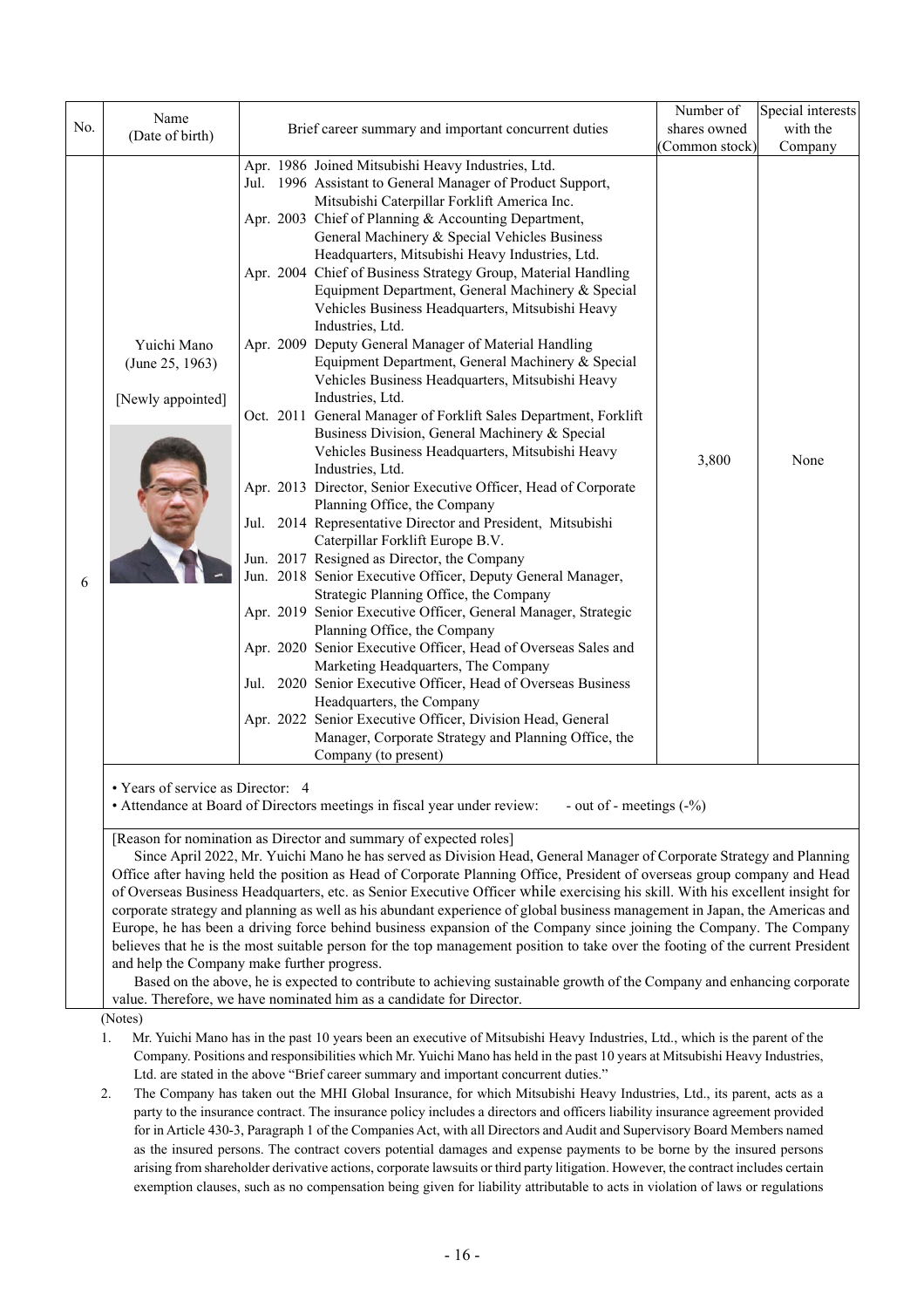that were committed with full knowledge of their illegality. All insurance premiums are borne by the Company. If the appointment of the candidate is approved, the Company will include the candidate as an insured person under the insurance contract. The Company plans to renew the insurance contract with the above details the next time it comes up for renewal.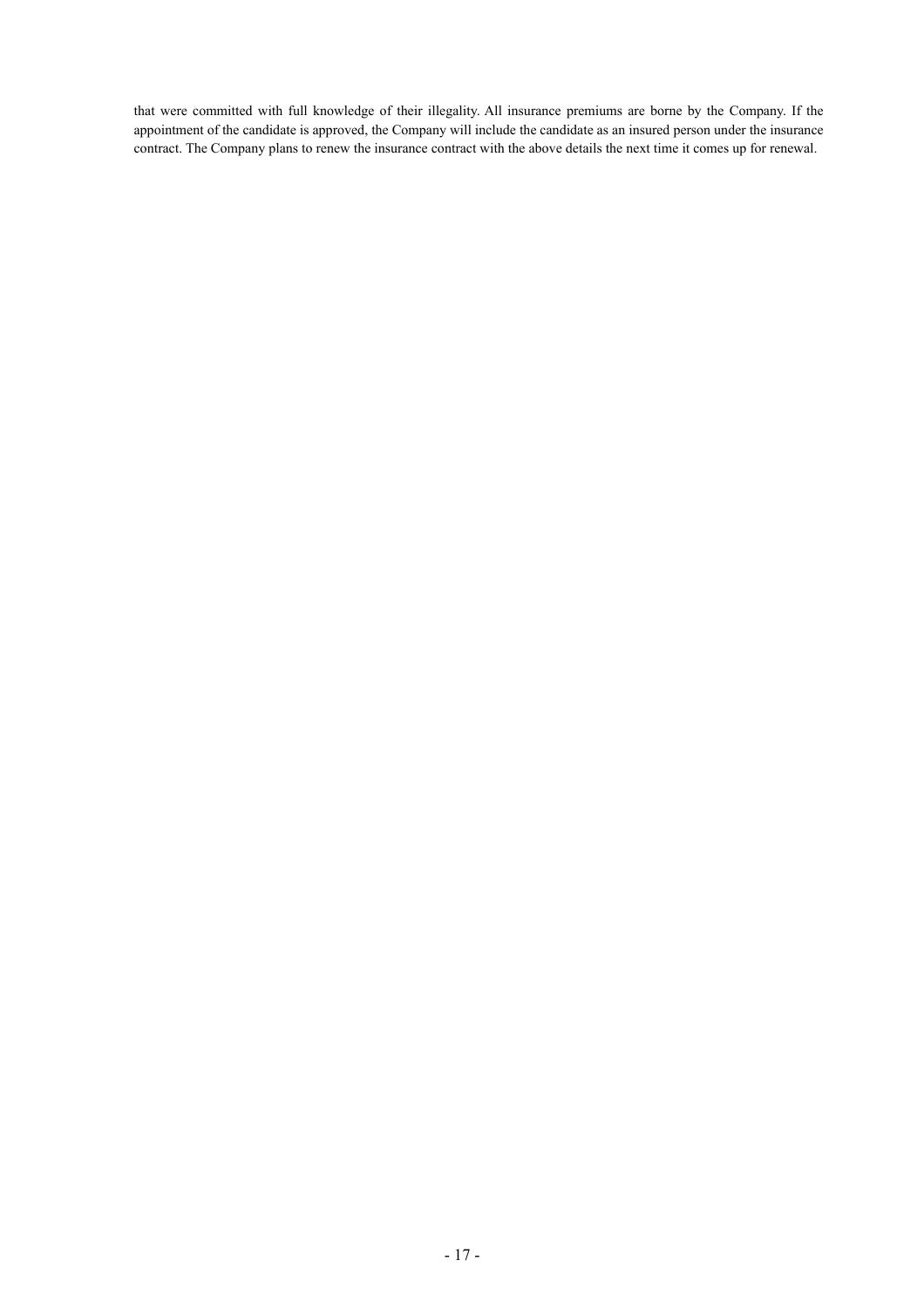|     | Name<br>(Date of birth)                                                                                                                      | Brief career summary and important concurrent duties                                                                                                                                                                                                                                                                                                                                                                                                                                                                                                                   |               | Special interests |  |  |
|-----|----------------------------------------------------------------------------------------------------------------------------------------------|------------------------------------------------------------------------------------------------------------------------------------------------------------------------------------------------------------------------------------------------------------------------------------------------------------------------------------------------------------------------------------------------------------------------------------------------------------------------------------------------------------------------------------------------------------------------|---------------|-------------------|--|--|
| No. |                                                                                                                                              |                                                                                                                                                                                                                                                                                                                                                                                                                                                                                                                                                                        |               | with the          |  |  |
|     |                                                                                                                                              |                                                                                                                                                                                                                                                                                                                                                                                                                                                                                                                                                                        | Common stock) | Company           |  |  |
|     | Takatoshi Uno                                                                                                                                | 2006 Joined the Company<br>Jul.<br>Jul. 2009 Vice President, Shanghai Nichiyu Forklift Manufacturing<br>Co., Ltd.                                                                                                                                                                                                                                                                                                                                                                                                                                                      |               |                   |  |  |
|     | (November 18, 1965)                                                                                                                          | Oct. 2012 Executive Vice President, Nichiyu Forklift (Thailand)<br>Co., Ltd.                                                                                                                                                                                                                                                                                                                                                                                                                                                                                           |               |                   |  |  |
|     | [Newly appointed]                                                                                                                            | Feb. 2015 Division Head, General Manager, Corporate Finance and<br>Accounting Division, Administration Headquarters, the<br>Company                                                                                                                                                                                                                                                                                                                                                                                                                                    |               |                   |  |  |
|     |                                                                                                                                              | Jun. 2018 Assistant to Head of Administration Headquarters, the<br>Company                                                                                                                                                                                                                                                                                                                                                                                                                                                                                             | 900           | None              |  |  |
|     |                                                                                                                                              | May 2019 Member of the Executive Team, Head of Corporate<br>Finance and Accounting Headquarters, the Company                                                                                                                                                                                                                                                                                                                                                                                                                                                           |               |                   |  |  |
| 7   |                                                                                                                                              | Apr. 2021 Executive Officer, CFO, Head of Corporate Finance and<br>Accounting Headquarters, Division Head, General<br>Manager, Corporate Finance Planning Division, the<br>Company                                                                                                                                                                                                                                                                                                                                                                                     |               |                   |  |  |
|     |                                                                                                                                              | Apr. 2022 Executive Officer, CFO, Head of Corporate Finance and<br>Accounting Headquarters, the Company (to present)                                                                                                                                                                                                                                                                                                                                                                                                                                                   |               |                   |  |  |
|     | • Years of service as Director: -<br>• Attendance at Board of Directors meetings in fiscal year under review:<br>- out of - meetings $(-\%)$ |                                                                                                                                                                                                                                                                                                                                                                                                                                                                                                                                                                        |               |                   |  |  |
|     | various indicators.                                                                                                                          | [Reason for nomination as Director and summary of expected roles]<br>Mr. Takatoshi Uno has worked on strengthening fiscal basis as a top-priority issue while serving as Executive Officer,<br>CFO and Head of Corporate Finance and Accounting Headquarters. He has steadily promoted important projects from the<br>viewpoint of financial affairs while managing financial planning accurately and making appropriate proposals based on<br>Based on the above, he is expected to contribute to achieving sustainable growth of the Company and enhancing corporate |               |                   |  |  |

value. Therefore, we have nominated him as a candidate for Director.

(Note)

The Company has taken out the MHI Global Insurance, for which Mitsubishi Heavy Industries, Ltd., its parent, acts as a party to the insurance contract. The insurance policy includes a directors and officers liability insurance agreement provided for in Article 430-3, Paragraph 1 of the Companies Act, with all Directors and Audit and Supervisory Board Members named as the insured persons. The contract covers potential damages and expense payments to be borne by the insured persons arising from shareholder derivative actions, corporate lawsuits or third party litigation. However, the contract includes certain exemption clauses, such as no compensation being given for liability attributable to acts in violation of laws or regulations that were committed with full knowledge of their illegality. All insurance premiums are borne by the Company. If the appointment of the candidate is approved, the Company will include the candidate as an insured person under the insurance contract. The Company plans to renew the insurance contract with the above details the next time it comes up for renewal.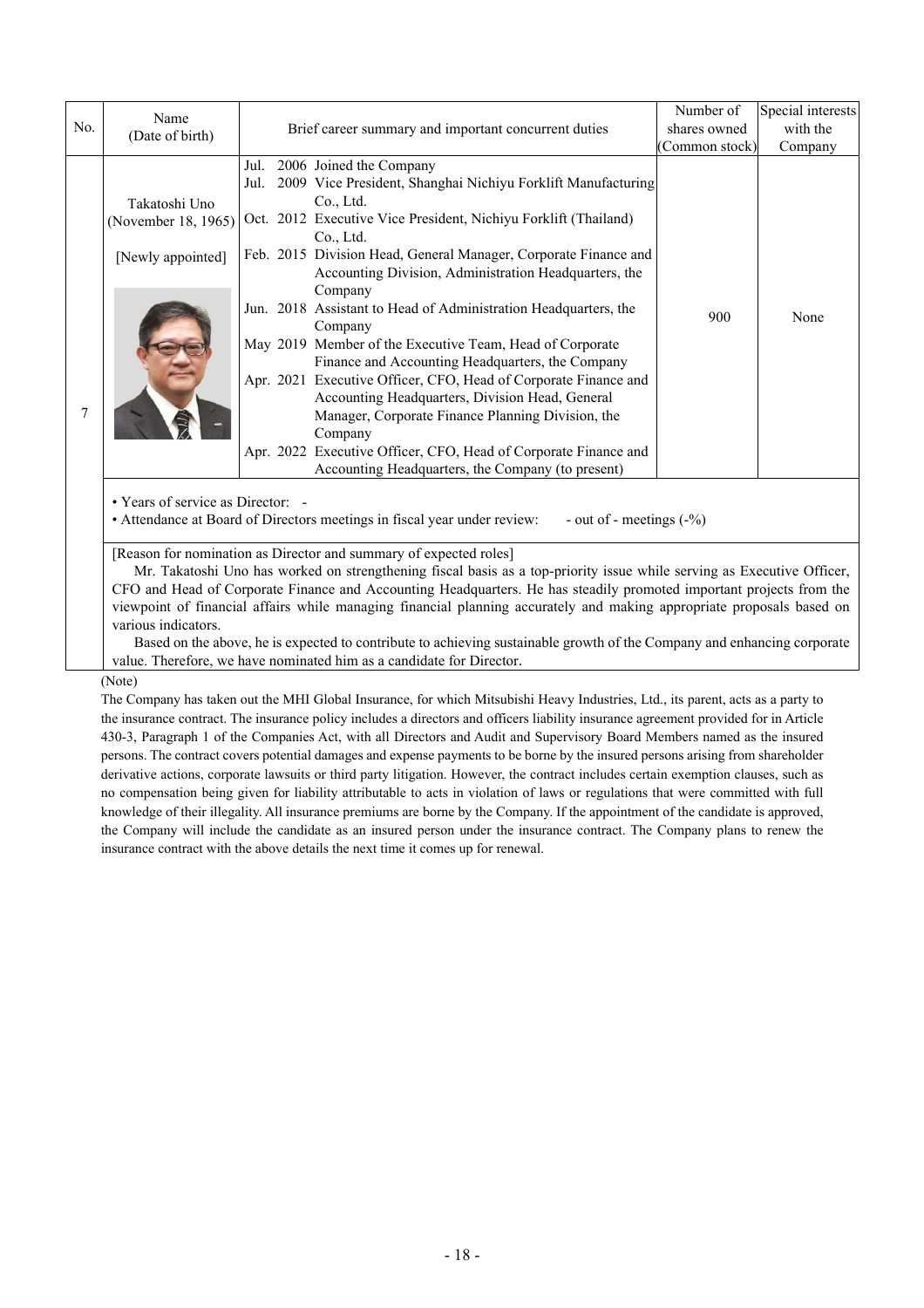|     |                                                                                                                                                                                                                                                |                                                      |                                                                                                                      | Number of        | Special interests |
|-----|------------------------------------------------------------------------------------------------------------------------------------------------------------------------------------------------------------------------------------------------|------------------------------------------------------|----------------------------------------------------------------------------------------------------------------------|------------------|-------------------|
| No. | Name<br>(Date of birth)                                                                                                                                                                                                                        | Brief career summary and important concurrent duties | shares owned                                                                                                         | with the         |                   |
|     |                                                                                                                                                                                                                                                |                                                      |                                                                                                                      | (Common stock)   | Company           |
|     |                                                                                                                                                                                                                                                | Apr. 1970 Joined Daifuku Co., Ltd.                   |                                                                                                                      |                  |                   |
|     |                                                                                                                                                                                                                                                |                                                      | Apr. 1997 General Manager, Metropolitan Area Sales Division,                                                         |                  |                   |
|     |                                                                                                                                                                                                                                                | Daifuku Co., Ltd.                                    |                                                                                                                      |                  |                   |
|     |                                                                                                                                                                                                                                                |                                                      | Jun. 1998 Director, General Manager, Regional Business Division,                                                     |                  |                   |
|     |                                                                                                                                                                                                                                                | Daifuku Co., Ltd.                                    |                                                                                                                      |                  |                   |
|     |                                                                                                                                                                                                                                                |                                                      | Apr. 2003 Managing Director, Chief Operating Officer (COO), Sales                                                    |                  |                   |
|     |                                                                                                                                                                                                                                                |                                                      | and Marketing Operations, Daifuku Co., Ltd.                                                                          |                  |                   |
|     |                                                                                                                                                                                                                                                |                                                      | Deputy General Manager, FA&DA operations                                                                             |                  |                   |
|     |                                                                                                                                                                                                                                                | Daifuku Co., Ltd.                                    | General Manager, Sales Division, FA&DA Operations,                                                                   |                  |                   |
|     |                                                                                                                                                                                                                                                |                                                      | Apr. 2004 Representative Director, Senior Managing Officer, Sales and                                                |                  |                   |
|     |                                                                                                                                                                                                                                                |                                                      | Marketing Operations, General Manager, FA&DA                                                                         |                  |                   |
|     | Fumio Kobayashi                                                                                                                                                                                                                                |                                                      | Operations, Daifuku Co., Ltd.                                                                                        |                  |                   |
|     | (August 17, 1947)                                                                                                                                                                                                                              |                                                      | Apr. 2005 Representative Director, Senior Managing Officer, Sales                                                    |                  |                   |
|     |                                                                                                                                                                                                                                                |                                                      | and Marketing Operations, COO, FA&DA, DTS                                                                            |                  |                   |
|     | [Newly appointed]                                                                                                                                                                                                                              |                                                      | Operations, General Manager, FA&DA Operations,                                                                       |                  |                   |
|     | [External Director]                                                                                                                                                                                                                            | Daifuku Co., Ltd.                                    |                                                                                                                      |                  |                   |
|     | [Independent                                                                                                                                                                                                                                   |                                                      | Representative Director and President, Daifuku Logistic                                                              |                  |                   |
|     | Director]                                                                                                                                                                                                                                      |                                                      | Technology Co., Ltd.                                                                                                 |                  |                   |
|     |                                                                                                                                                                                                                                                |                                                      | Apr. 2006 Executive Vice President, COO, Sales and Marketing                                                         | $\boldsymbol{0}$ | None              |
|     |                                                                                                                                                                                                                                                | Co., Ltd.                                            | Operations, COO, FA&DA, DTS Operations, Daifuku                                                                      |                  |                   |
|     |                                                                                                                                                                                                                                                |                                                      | Apr. 2007 Executive Vice President, COO, Sales and Marketing                                                         |                  |                   |
|     |                                                                                                                                                                                                                                                |                                                      | Operations, COO, FA&DA Operations, Daifuku Co.,                                                                      |                  |                   |
|     |                                                                                                                                                                                                                                                | Ltd.                                                 |                                                                                                                      |                  |                   |
|     |                                                                                                                                                                                                                                                |                                                      | Jun. 2011 Executive Vice President, COO, Sales and Marketing                                                         |                  |                   |
| 8   |                                                                                                                                                                                                                                                |                                                      | Operations, COO, FA&DA Operations, Daifuku Co.,                                                                      |                  |                   |
|     |                                                                                                                                                                                                                                                | Ltd.                                                 |                                                                                                                      |                  |                   |
|     |                                                                                                                                                                                                                                                |                                                      | Apr. 2012 Executive Vice President, COO, Sales and Marketing                                                         |                  |                   |
|     |                                                                                                                                                                                                                                                |                                                      | Operations, Daifuku Co., Ltd.<br>Apr. 2013 Executive Vice President, Daifuku Co., Ltd.                               |                  |                   |
|     |                                                                                                                                                                                                                                                |                                                      | Apr. 2014 Executive Vice President, Supervisor of Companies in                                                       |                  |                   |
|     |                                                                                                                                                                                                                                                |                                                      | Europe, Daifuku Co., Ltd.                                                                                            |                  |                   |
|     |                                                                                                                                                                                                                                                |                                                      | Apr. 2015 Director, Adviser, Daifuku Co., Ltd.                                                                       |                  |                   |
|     |                                                                                                                                                                                                                                                | Jun. 2015 Adviser, Daifuku Co., Ltd.                 |                                                                                                                      |                  |                   |
|     |                                                                                                                                                                                                                                                |                                                      | Nov. 2016 Managing Director, Japan Material Flow Institute                                                           |                  |                   |
|     |                                                                                                                                                                                                                                                |                                                      | Jun. 2017 Resigned from Daifuku Co., Ltd.                                                                            |                  |                   |
|     |                                                                                                                                                                                                                                                |                                                      | Oct. 2017 Senior Managing Director, Japan Material Flow Institute                                                    |                  |                   |
|     |                                                                                                                                                                                                                                                | (to present)                                         |                                                                                                                      |                  |                   |
|     |                                                                                                                                                                                                                                                | [Significant concurrent positions]                   | Senior Managing Director, Japan Material Flow Institute                                                              |                  |                   |
|     |                                                                                                                                                                                                                                                |                                                      |                                                                                                                      |                  |                   |
|     | • Years of service as Director: -                                                                                                                                                                                                              |                                                      |                                                                                                                      |                  |                   |
|     |                                                                                                                                                                                                                                                |                                                      | • Attendance at Board of Directors meetings in fiscal year under review:<br>- out of - meetings $(-\%)$              |                  |                   |
|     | [Reason for nomination as External Director and summary of expected roles]                                                                                                                                                                     |                                                      |                                                                                                                      |                  |                   |
|     |                                                                                                                                                                                                                                                |                                                      |                                                                                                                      |                  |                   |
|     | Mr. Fumio Kobayashi currently serves as Senior Managing Director, Japan Material Flow Institute after having held the<br>position as Executive Vice President, Daifuku Co., Ltd., and possesses abundant experience of business management and |                                                      |                                                                                                                      |                  |                   |
|     | excellent insight for the material handling equipment industry. Based on his experience and insight, the Company believes                                                                                                                      |                                                      |                                                                                                                      |                  |                   |
|     |                                                                                                                                                                                                                                                |                                                      | that he will provide constructive opinions and suggestions and conduct management supervision appropriately from his |                  |                   |
|     | objective and neutral standpoint as Independent Director.                                                                                                                                                                                      |                                                      |                                                                                                                      |                  |                   |
|     | Based on the above, he is expected to contribute to achieving sustainable growth of the Company and enhancing corporate                                                                                                                        |                                                      |                                                                                                                      |                  |                   |

value. Therefore, we have nominated him as a candidate for External Director.

(Notes)

1. Mr. Fumio Kobayashi is a candidate for External Director.

2. The Company plans to enter into an agreement with him to limit his liabilities for damages under Article 423, Paragraph 1 of the Companies Act, and the maximum amount of liabilities under the agreement will be the amount stipulated by laws and regulations.